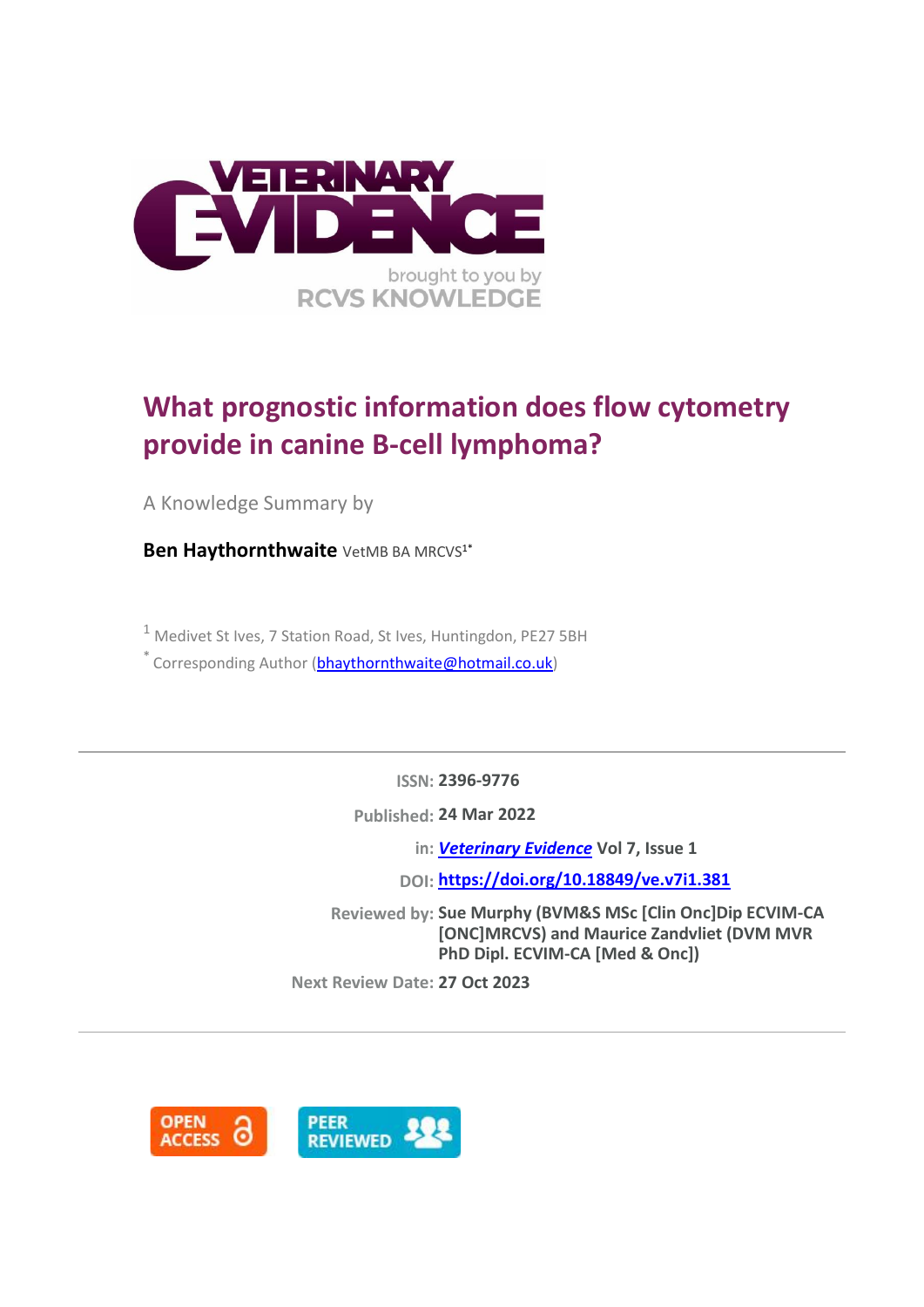### **PICO question**

In dogs with B-cell lymphoma, does the use of flow cytometry provide useful prognostic information?

#### **Clinical bottom line**

**Category of research question**

Prognosis

#### **The number and type of study designs reviewed**

Twelve papers were critically reviewed. All were cohort studies

#### **Strength of evidence**

Moderate

#### **Outcomes reported**

There are multiple potential prognostic indicators in canine B-cell lymphoma that flow cytometry can be used to evaluate, including lymphoma stage, survival time and time to progression. There is promising evidence for the use of percentage expression of CD25 and Ki67 cellular markers in providing prognostic information in canine B-cell lymphoma and these should be assessed further in clinical practice. Flow cytometry has also been shown to be useful in assessing bone marrow infiltration and providing prognostic information relating to this. There is also evidence for the prognostic value of measuring expression of class II MHC and CTLA-4 cellular markers, peripheral lymphocyte / monocyte ratio, nodal regulatory T-cell populations and the ratio between T and B lymphocytes in extranodal locations. Peripheral regulatory T-cell populations and cellular size were also assessed, however further investigations are required before confirming their prognostic value

#### **Conclusion**

Flow cytometric analysis offers useful measures of prognosis in canine B-cell lymphoma, although further validation is required before introducing their routine use. Percentage expression of CD25 and Ki67 cellular markers from lymph node aspirates of dogs with B-cell lymphoma appear to be promising prognostic indicators in clinical investigations, however this needs to be translated into clinical practice. While there is evidence for the prognostic value of bone marrow infiltration measured flow cytometrically, expression of class II MHC and CTLA-4, peripheral lymphocyte / monocyte ratio, nodal regulatory T-cell populations and the ratio between T and B lymphocytes in extranodal locations, these need to be further investigated before introducing into clinical practice. As new antibodies against cellular targets in dogs become available, it is likely that flow cytometry will become even more useful in providing prognostic information

#### [How to apply this evidence in practice](https://learn.rcvsknowledge.org/mod/book/view.php?id=50)

The application of evidence into practice should take into account multiple factors, not limited to: individual clinical expertise, patient's circumstances and owners' values, country, location or clinic where you work, the individual case in front of you, the availability of therapies and resources.

Knowledge Summaries are a resource to help reinforce or inform decision making. They do not override the responsibility or judgement of the practitioner to do what is best for the animal in their care.

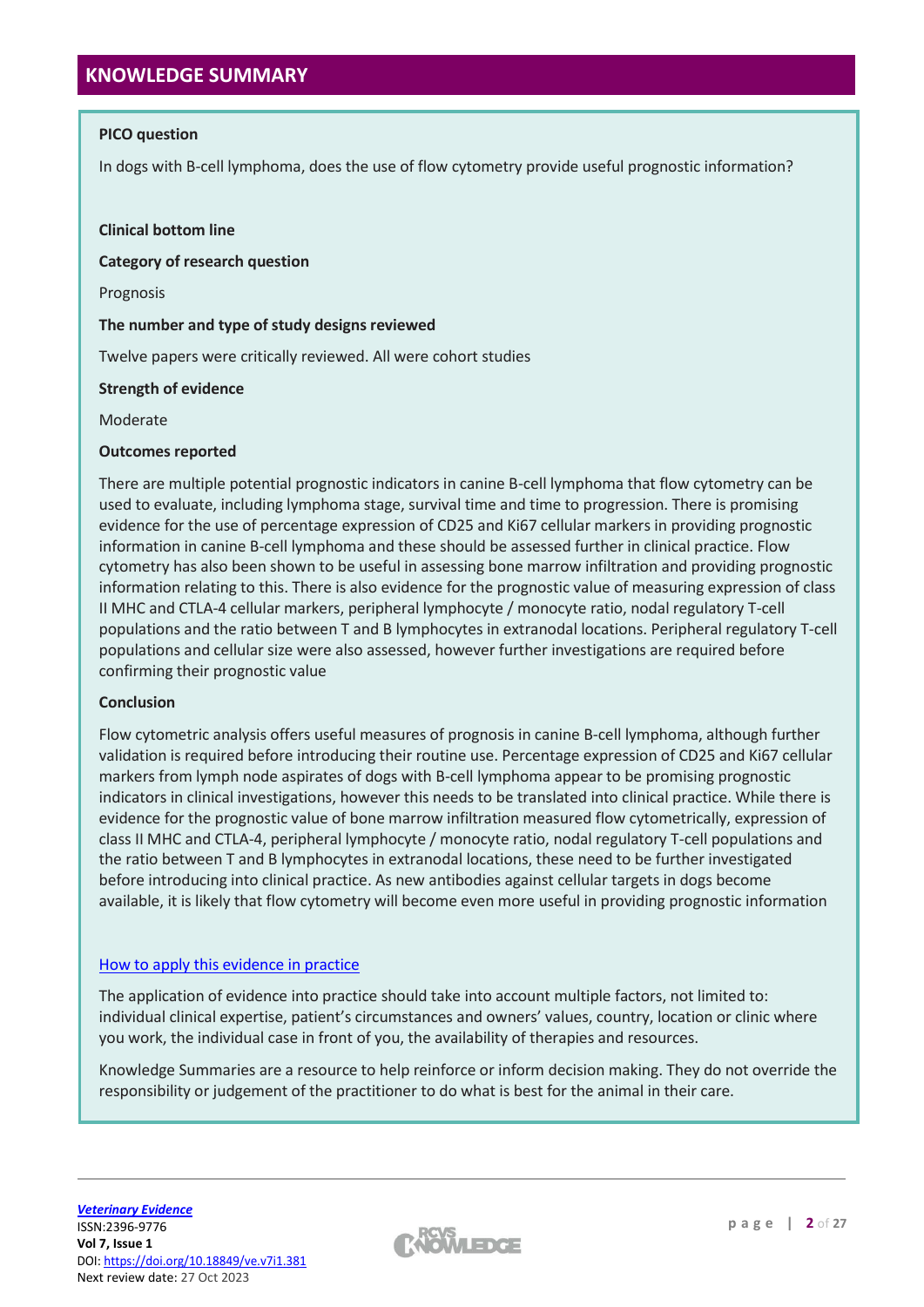# **The evidence**

Twelve studies in total were found relevant to the PICO, all of which were cohort studies (Baek et al., 2017; Joetzke et al., 2012; Marconato et al., 2013; Marconato et al., 2015; Mizutani et al., 2016; Pinheiro et al., 2014; Poggi et al., 2015, Poggi et al., 2017; Rao et al., 2011; Riondato et al., 2021; Tagawa et al., 2018; and Wolf-Ringwall et al., 2019). Eight of the studies looked to correlate flow cytometric analysis with survival data (Marconato et al., 2013; Marconato et al., 2015; Mizutani et al., 2016; Pinheiro et al., 2014; Poggi et al., 2017; Rao et al., 2011; Tagawa et al., 2018; and Wolf-Ringwall et al., 2019). One study looked to correlate stage of Bcell lymphoma with percentage of Tregs in peripheral blood measured by flow cytometry (Baek et al., 2017). One study looked to correlate flow cytometric data with involvement of lymphoma in extranodal tissues (Joetzke et al., 2012). Two studies looked to correlate Ki67 expression with grade of lymphoma (Poggi et al., 2015; and Riondato et al., 2021).

All studies were observational in nature which is likely suitable for this PICO question, however more prospective studies may be useful in the future to produce more robust studies with fewer sources of potential bias or confounding factors. Two studies had more than 100 patients (Rao et al., 2011; and Riondato et al., 2021). Three studies had between 50 and 100 patients (Marconato et al., 2015; Poggi et al., 2015; and Wolf-Ringwall et al., 2019). The other seven studies had less than 50 patients (Baek et al., 2017; Joetzke et al., 2012; Marconato et al., 2013; Mizutani et al., 2016; Pinheiro et al., 2014; Poggi et al., 2017; and Tagawa et al., 2018). Studies were generally well constructed and provided strong evidence towards the answering of the PICO question. This will be discussed in the appraisal.

| Baek et al. (2017)           |                                                                                                                                                                                                                                                                                                                                                                                                                                                                                                                                                                                                                                                                                                                                                                                                                                                                                                                                                                                                                            |
|------------------------------|----------------------------------------------------------------------------------------------------------------------------------------------------------------------------------------------------------------------------------------------------------------------------------------------------------------------------------------------------------------------------------------------------------------------------------------------------------------------------------------------------------------------------------------------------------------------------------------------------------------------------------------------------------------------------------------------------------------------------------------------------------------------------------------------------------------------------------------------------------------------------------------------------------------------------------------------------------------------------------------------------------------------------|
| <b>Population:</b>           | Dogs with B-cell lymphoma.                                                                                                                                                                                                                                                                                                                                                                                                                                                                                                                                                                                                                                                                                                                                                                                                                                                                                                                                                                                                 |
| Sample size:                 | 12 dogs with B-cell lymphoma.<br>Five healthy Beagles used as a control.                                                                                                                                                                                                                                                                                                                                                                                                                                                                                                                                                                                                                                                                                                                                                                                                                                                                                                                                                   |
| <b>Intervention details:</b> | Dogs with B-cell lymphoma were classified based on the<br>World Health Organization (WHO) clinical staging system for<br>lymphosarcoma in domestic animals (Owen, 1980). 10 dogs<br>with lymphoma were classified as stage IV, and two were<br>classified as stage V.<br>Peripheral blood samples were taken from the study<br>$\bullet$<br>patients and peripheral blood mononuclear cells were<br>assessed for the expression of cell markers of regulatory T-<br>cells (Tregs) measured by flow cytometry. The extracellular<br>markers CD4 and CD25 were used as well as the intracellular<br>marker FoxP3.<br>The percentage of Tregs was calculated by dividing the<br>CD4+CD25+FoxP3+T-cells by the total number of CD4+T-<br>cells.<br>The total number of lymphocytes in the blood samples of<br>each patientwas determined by a routine complete blood<br>count and a differential count on a blood smear †• this was<br>then used to calculate the number of Tregs with the<br>percentage of Tregs found above. |
| <b>Study design:</b>         | Cohort study.                                                                                                                                                                                                                                                                                                                                                                                                                                                                                                                                                                                                                                                                                                                                                                                                                                                                                                                                                                                                              |
| <b>Outcome studied:</b>      | Percentage of Tregs measured by flow cytometry in<br>peripheral blood of the patients.                                                                                                                                                                                                                                                                                                                                                                                                                                                                                                                                                                                                                                                                                                                                                                                                                                                                                                                                     |

# **Summary of the evidence**

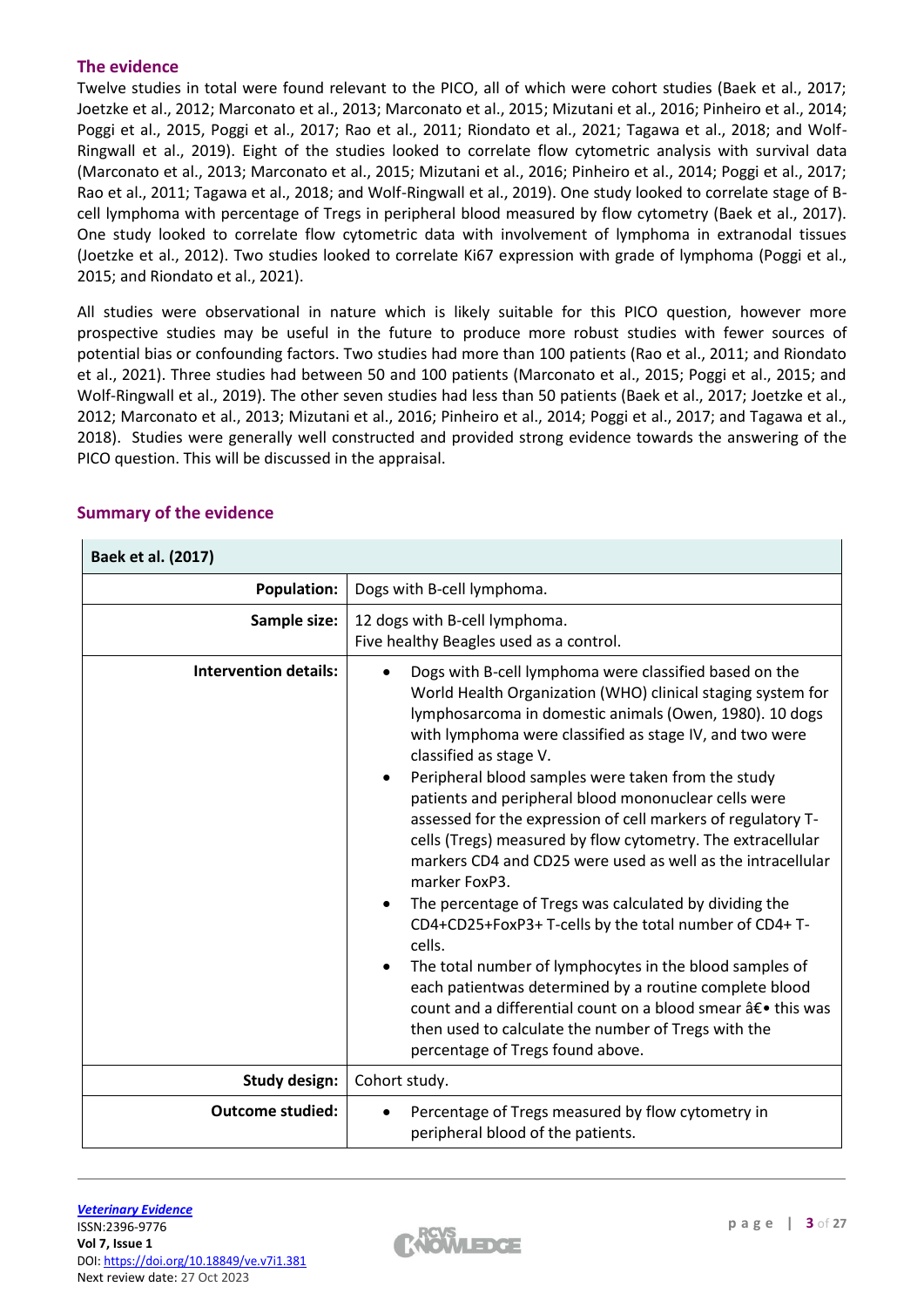|                                                       | Patients with B-cell lymphoma were compared to the<br>average percentage of Tregs in the five healthy controls<br>$(5.2\%)$ .<br>Patients with WHO clinical stage IV lymphoma were<br>compared to patients with WHO clinical stage V lymphoma.                                                                                                                                                                                                                                                                                                                                                                                                                                         |
|-------------------------------------------------------|----------------------------------------------------------------------------------------------------------------------------------------------------------------------------------------------------------------------------------------------------------------------------------------------------------------------------------------------------------------------------------------------------------------------------------------------------------------------------------------------------------------------------------------------------------------------------------------------------------------------------------------------------------------------------------------|
| <b>Main findings:</b><br>(relevant to PICO question): | All 12 canine patients with B-cell lymphoma showed<br>$\bullet$<br>significantly increased percentages of Tregs (mean 19.6%)<br>compared to the average percentage of Tregs in the five<br>healthy controls (5.2%).<br>The absolute numbers of Tregs in the peripheral blood of the<br>dogs with B-cell lymphoma (mean $1342 \times 103$ cells / $\mu$ l<br>blood) was also significantly increased compared to the five<br>healthy controls (51 $\times$ 103 cells / µl blood).<br>Dogs in WHO clinical stage V showed increased relative<br>(57.2% vs 16.2%) and absolute (5809 × 103 / µl vs 936 × 103<br>/ µl) numbers of Tregs when compared to dogs in WHO<br>clinical stage IV. |
| Limitations:                                          | Small sample size.<br>$\bullet$<br>Breeds of dogs with lymphoma not described.<br>$\bullet$<br>It is not mentioned how the diagnosis of lymphoma was<br>$\bullet$<br>confirmed in sample patients.<br>WHO clinical stages sampled only included stages IV and V<br>and it was not explicitly explained how staging was<br>performed and differed between them. Stage migration<br>depending on staging technique may impact how these<br>results are interpreted.<br>Only two WHO clinical stage V patients were sampled,<br>$\bullet$<br>compared to ten WHO clinical stage IV patients.<br>Not directly associated with prognosis but indicates a<br>potential prognostic target.    |

| Joetzke et al. (2012)        |                                                                                                                                                                                                                                                                                                                                                                                                                                      |
|------------------------------|--------------------------------------------------------------------------------------------------------------------------------------------------------------------------------------------------------------------------------------------------------------------------------------------------------------------------------------------------------------------------------------------------------------------------------------|
| <b>Population:</b>           | Dogs with cytologically confirmed multicentric B- or T-cell<br>lymphoma. A diagnosis of B-cell or T-cell lymphoma was required to<br>be supported by flow cytometric evaluation of fine needle aspirates<br>of lymph nodes with antibodies against CD21 or CD3 respectively.                                                                                                                                                         |
| Sample size:                 | 44 dogs from 21 different breeds with multicentric B-cell ( $n = 35$ ) or<br>T-cell ( $n = 9$ ) lymphoma.<br>Five healthy control Beagles.                                                                                                                                                                                                                                                                                           |
| <b>Intervention details:</b> | Clinical staging of the dogs with lymphoma was performed<br>٠<br>according to the World Health Organization clinical staging<br>system (Owen, 1980).<br>Samples were taken from blood, bone marrow, liver and<br>spleen.<br>Cell counts in all samples were measured with an automated<br>blood cell counter.<br>Nucleated cells were then assessed for the cell markers<br>CD45, CD3 and CD21 by flow cytometry. The percentages of |

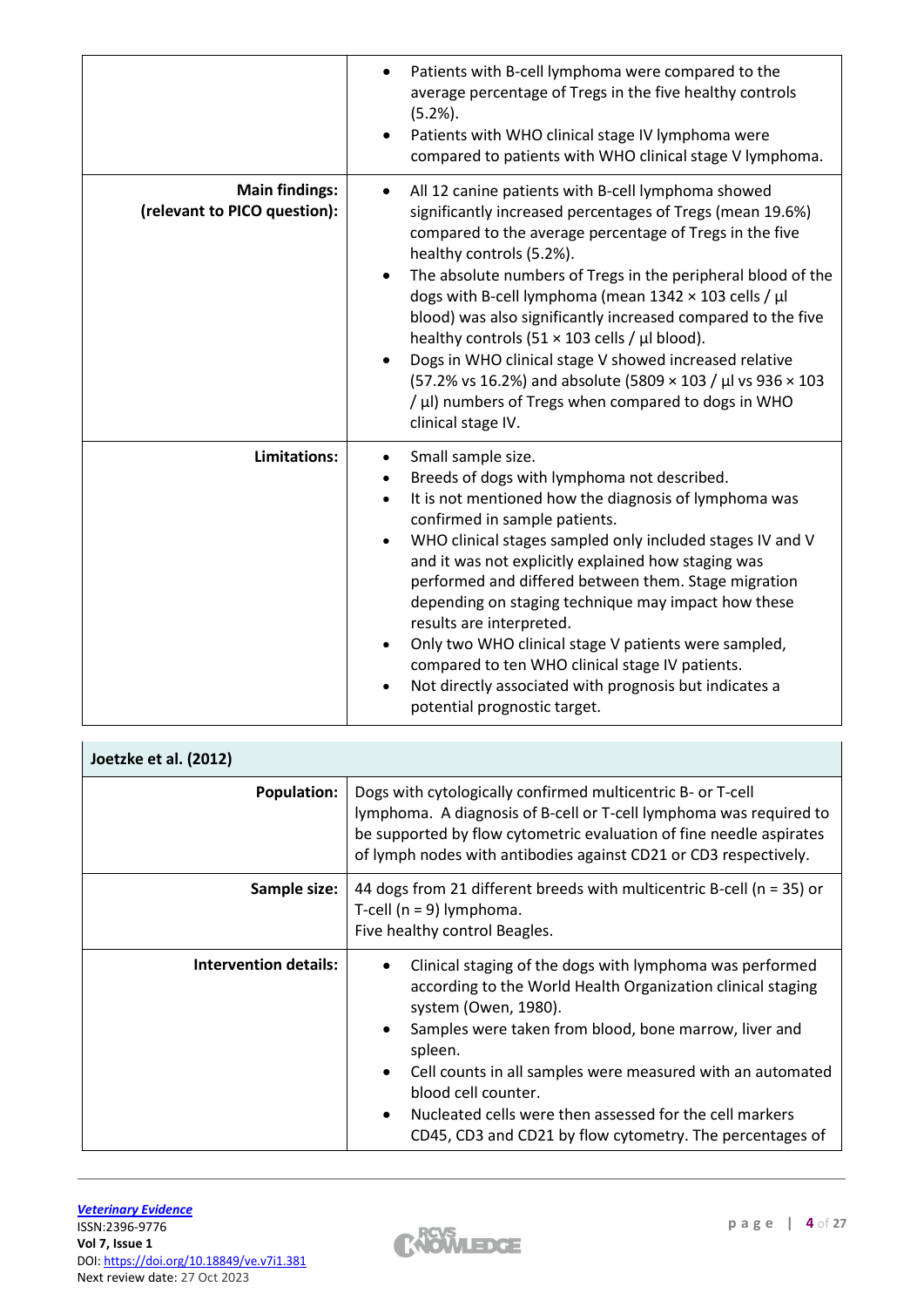|                                                       | CD3+CD21- (T-cells) and CD21+CD3- (B-cells) were used to<br>calculate T:B values.<br>Mean values of the $log(T:B) \pm 2$ standard deviations in the<br>$\bullet$<br>healthy control dogs were used to define upper and lower<br>threshold values for each sample type.<br>Samples from the patients with T-cell lymphoma would be<br>$\bullet$<br>considered positive for lymphoma involvement if the log<br>(T:B) from the sample was greater than the upper threshold<br>value.<br>Samples from the patients with B-cell lymphoma would be<br>considered positive for lymphoma involvement if the log<br>(T:B) from the sample was less than the lower threshold<br>value.                                                                                                                                                                                                                                                                                                                                                                                                                                                                                                                                                                                                                                                                                                                                                                                                      |
|-------------------------------------------------------|-----------------------------------------------------------------------------------------------------------------------------------------------------------------------------------------------------------------------------------------------------------------------------------------------------------------------------------------------------------------------------------------------------------------------------------------------------------------------------------------------------------------------------------------------------------------------------------------------------------------------------------------------------------------------------------------------------------------------------------------------------------------------------------------------------------------------------------------------------------------------------------------------------------------------------------------------------------------------------------------------------------------------------------------------------------------------------------------------------------------------------------------------------------------------------------------------------------------------------------------------------------------------------------------------------------------------------------------------------------------------------------------------------------------------------------------------------------------------------------|
| <b>Study design:</b>                                  | Cohort study.                                                                                                                                                                                                                                                                                                                                                                                                                                                                                                                                                                                                                                                                                                                                                                                                                                                                                                                                                                                                                                                                                                                                                                                                                                                                                                                                                                                                                                                                     |
| <b>Outcome studied:</b>                               | Involvement of lymphoma in extranodal tissues as defined in the<br>intervention details.                                                                                                                                                                                                                                                                                                                                                                                                                                                                                                                                                                                                                                                                                                                                                                                                                                                                                                                                                                                                                                                                                                                                                                                                                                                                                                                                                                                          |
| <b>Main findings:</b><br>(relevant to PICO question): | In dogs with B-cell lymphoma, mean log (T:B) values of<br>lymph node (-1.11 ± 0.47 vs 0.45 ± 0.20), blood (0.12 ± 0.64<br>vs 0.85 ± 0.15), bone marrow $(-0.22 \pm 0.59 \text{ vs } 0.40 \pm 0.49)$ ,<br>liver (-0.24 $\pm$ 0.61 vs 1.08 $\pm$ 0.27) and spleen (-0.93 $\pm$ 0.44 vs<br>$0.33 \pm 0.18$ ) samples were significantly lower than those in<br>samples of the same tissue type from the healthy control<br>dogs (P<0.001 in lymph node, blood, liver and spleen<br>samples; $P = 0.017$ in bone marrow).<br>On the basis of the defined thresholds results were positive<br>for 25/35 (71.4%) blood samples, 11/34 (32.4%) bone<br>marrow samples, 26/29 (89.7%) of liver samples and 34/34<br>(100.0%) of spleen samples from dogs with B-cell lymphoma.<br>In 30/35 (86.0%) of the dogs with B-cell lymphoma, a<br>$\bullet$<br>population of presumed neoplastic B-cells was identified at<br>more than one sample site by flow cytometry. In the other<br>five, apparently normal B-cells were depleted in all sample<br>sites or a confluence of presumed neoplastic and non-<br>neoplastic B-cells to one indistinguishable population.<br>In 24/35 (69.0%) of dogs with B-cell lymphoma, relative<br>CD21 expression density was higher in presumed neoplastic<br>than in non-neoplastic lymphocytes in more than one<br>sample.<br>Results of cytologic and flow cytometric examination were in<br>agreement for 133/161 (83.0%) of sample collection sites. |
| Limitations:                                          | Dogs from a large range of breeds were used in different<br>numbers.<br>Only five normal dogs were used to calculate the upper and<br>lower threshold values for each sample type which may not<br>be fully representative.<br>A small number of antibodies were used to classify<br>lymphocytes.<br>Blood contamination may have led to false classifications in<br>cytologic and flow cytometric examinations.                                                                                                                                                                                                                                                                                                                                                                                                                                                                                                                                                                                                                                                                                                                                                                                                                                                                                                                                                                                                                                                                  |

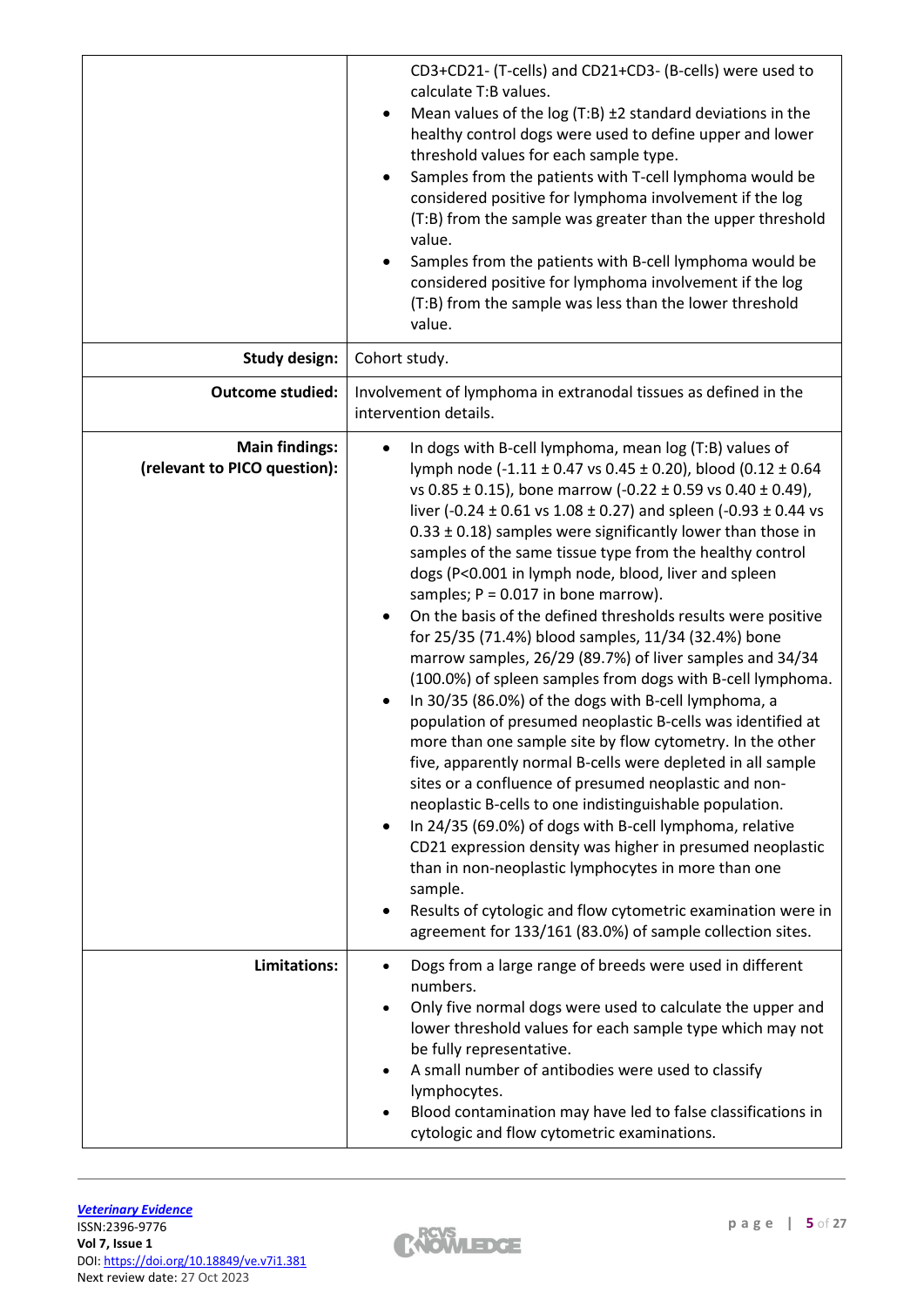| Lymphocyte populations detected in samples with light<br>$\bullet$<br>scatter and antibody binding characteristics similar to<br>lymphoma cell populations in the lymph nodes of the same<br>patient can only be assumed to be neoplastic - it cannot be<br>ruled out that these are physiologic lymphocyte<br>subpopulations.<br>Not directly associated with prognosis but indicates a<br>$\bullet$<br>potential prognostic target. |  |
|---------------------------------------------------------------------------------------------------------------------------------------------------------------------------------------------------------------------------------------------------------------------------------------------------------------------------------------------------------------------------------------------------------------------------------------|--|
|---------------------------------------------------------------------------------------------------------------------------------------------------------------------------------------------------------------------------------------------------------------------------------------------------------------------------------------------------------------------------------------------------------------------------------------|--|

| Marconato et al. (2013)      |                                                                                                                                                                                                                                                                                                                                                                                                                                                                                                                                                                                                                                                                                                                                                                                                                                                                                                                                                                                                                                                                                                                                                                                                                                                                                                                                                                                                                                                                                                                                                                                                                                                                                                                                                                                                                                                             |
|------------------------------|-------------------------------------------------------------------------------------------------------------------------------------------------------------------------------------------------------------------------------------------------------------------------------------------------------------------------------------------------------------------------------------------------------------------------------------------------------------------------------------------------------------------------------------------------------------------------------------------------------------------------------------------------------------------------------------------------------------------------------------------------------------------------------------------------------------------------------------------------------------------------------------------------------------------------------------------------------------------------------------------------------------------------------------------------------------------------------------------------------------------------------------------------------------------------------------------------------------------------------------------------------------------------------------------------------------------------------------------------------------------------------------------------------------------------------------------------------------------------------------------------------------------------------------------------------------------------------------------------------------------------------------------------------------------------------------------------------------------------------------------------------------------------------------------------------------------------------------------------------------|
| <b>Population:</b>           | Dogs with multicentric large B-cell lymphoma diagnosed by cytology<br>and flow cytometry or histopathology. Dogs were enrolled from<br>2007 to 2012.                                                                                                                                                                                                                                                                                                                                                                                                                                                                                                                                                                                                                                                                                                                                                                                                                                                                                                                                                                                                                                                                                                                                                                                                                                                                                                                                                                                                                                                                                                                                                                                                                                                                                                        |
| Sample size:                 | 46 dogs total from 21 different breeds.                                                                                                                                                                                                                                                                                                                                                                                                                                                                                                                                                                                                                                                                                                                                                                                                                                                                                                                                                                                                                                                                                                                                                                                                                                                                                                                                                                                                                                                                                                                                                                                                                                                                                                                                                                                                                     |
| <b>Intervention details:</b> | All dogs were staged using the World Health Organization<br>$\bullet$<br>(WHO) system (Owen, 1980).<br>Flow cytometric immunophenotyping was carried out on<br>lymph node aspirates, bone marrow aspirates and<br>peripheral blood of each dog at the time of initial staging.<br>A panel of antibodies was used to assess the presence of the<br>following cell markers using a multi-colour approach: CD45,<br>CD3, CD5, CD4, CD8, CD21, CD79a and CD34. The extent of<br>peripheral blood and bone marrow infiltration by large B-<br>cells was evaluated by flow cytometry. This was reported as<br>a percentage of large CD21+ positive cells out of total CD45<br>positive cells.<br>Additionally, in dogs recruited after June 2011 ( $n = 13$ )<br>٠<br>histopathology was performed on the same lymph node that<br>was aspirated for cytology and flow cytometry. The lymph<br>node was examined by a veterinary pathologist and<br>antibodies against CD3, CD5, CD79a and CD20 were used for<br>immunohistochemistry on paraffin embedded sections.<br>Treatment was then initiated using the following<br>$\bullet$<br>chemotherapeutic protocol:<br>Day 1: L-asparaginase<br>$\circ$<br>Day 8: Vincristine<br>$\circ$<br>Days 15-18: Cyclophosphamide<br>O<br>Day 22: Doxorubicin<br>$\circ$<br>The cycle was repeated once after a 1-week interval.<br>$\circ$<br>A D-actinomycin, cytarabin and melphalan protocol<br>was offered in case of relapse.<br>Response to treatment was evaluated by assessment of<br>peripheral lymph nodes 24 hours starting after the first<br>administration of L-asparaginase and at the end of each<br>session of chemotherapy after this. Response was classified<br>as complete remission, partial remission, stable disease or<br>progressive disease – responses were required to last for ≥<br>28 days. |

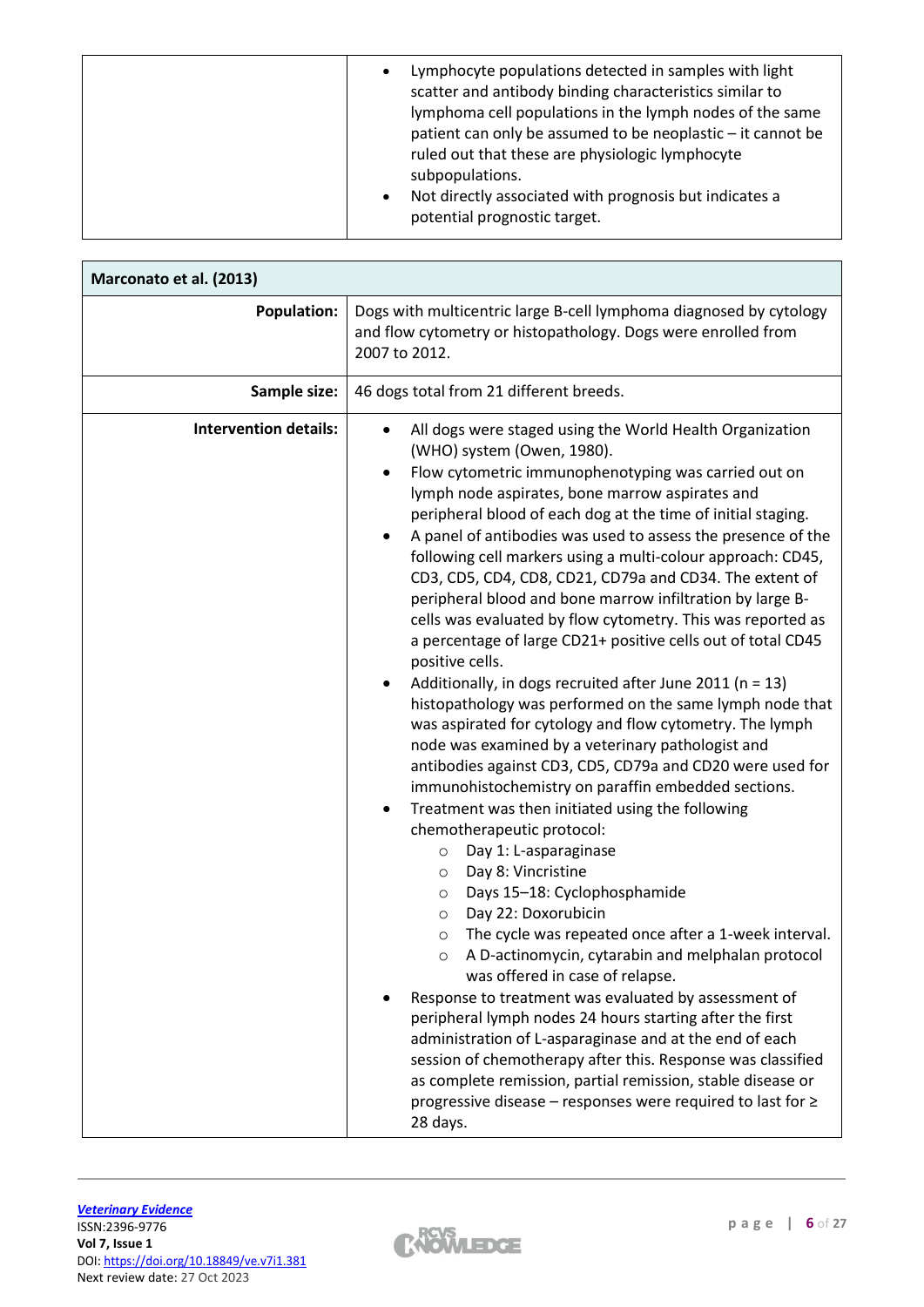|                                                       | Dogs were re-evaluated at the end of chemotherapy. Any<br>investigations that previously had abnormal results in the<br>pre-treatment stages were repeated.<br>Flow cytometry was repeated on bone marrow and<br>٠<br>peripheral blood samples in all cases at the end of<br>chemotherapy.                                                                                                                                                                                                                                                                                                                                                                                                                                                                                                                                                                                                                                                                                                                                                                                                                                                                                                                                                                                                                                                                                                                                                                                                                                                                                                                                                                                                |
|-------------------------------------------------------|-------------------------------------------------------------------------------------------------------------------------------------------------------------------------------------------------------------------------------------------------------------------------------------------------------------------------------------------------------------------------------------------------------------------------------------------------------------------------------------------------------------------------------------------------------------------------------------------------------------------------------------------------------------------------------------------------------------------------------------------------------------------------------------------------------------------------------------------------------------------------------------------------------------------------------------------------------------------------------------------------------------------------------------------------------------------------------------------------------------------------------------------------------------------------------------------------------------------------------------------------------------------------------------------------------------------------------------------------------------------------------------------------------------------------------------------------------------------------------------------------------------------------------------------------------------------------------------------------------------------------------------------------------------------------------------------|
| <b>Study design:</b>                                  | Cohort study.                                                                                                                                                                                                                                                                                                                                                                                                                                                                                                                                                                                                                                                                                                                                                                                                                                                                                                                                                                                                                                                                                                                                                                                                                                                                                                                                                                                                                                                                                                                                                                                                                                                                             |
| <b>Outcome studied:</b>                               | Time to progression was calculated from the start of<br>treatment to progressive disease.<br>Lymphoma specific survival was measured as the interval<br>between the start of treatment and death from lymphoma.<br>The authors looked for an association between peripheral<br>$\bullet$<br>blood or bone marrow infiltration assessed by flow<br>cytometry and time to progression or lymphoma specific<br>survival.                                                                                                                                                                                                                                                                                                                                                                                                                                                                                                                                                                                                                                                                                                                                                                                                                                                                                                                                                                                                                                                                                                                                                                                                                                                                     |
| <b>Main findings:</b><br>(relevant to PICO question): | At the end of the study 6/46 (13.0%) dogs were alive and in<br>complete remission, while 40/46 (87.0%) had died. Of these,<br>38/46 (82.6%) died because of progressive disease and 2/46<br>(4.3%) died from causes unrelated to lymphoma.<br>Bone marrow infiltration significantly influenced time to<br>progression ( $P = 0.001$ ) on the basis of univariable Cox's<br>proportional hazard regression.<br>Bone marrow infiltration significantly influenced lymphoma<br>specific survival (P<0.001) on the basis of univariable Cox's<br>proportional hazard regression.<br>A cut-off of 0% bone marrow infiltration was proposed to<br>$\bullet$<br>identify dogs with an unfavourable prognosis - hazard ratios<br>showed that dogs with ≥3.0% bone marrow infiltration had a<br>3.3 (95.0% CI 1.4-7.6) times higher probability of<br>progression, and a 3.6 (95.0% CI 1.6-8.0) times higher<br>probability of death, compared to dogs with <3.0% bone<br>marrow infiltration. Although significant values were also<br>found when using a cut-off of 1.0% bone marrow infiltration,<br>this is very close to the intrinsic limit of detection of flow<br>cytometry as large B-cells have also been found in healthy<br>dogs at a percentage close to but less than 1.0%.<br>In the multivariate analysis, substage was the only factor<br>٠<br>associated with time to progression ( $P = 0.002$ ), while both<br>substage ( $P < 0.001$ ) and anaemia ( $P = 0.008$ ) were<br>associated with lymphoma specific survival. Bone marrow<br>infiltration was not found to be significant in the<br>multivariable analysis, showing it was not an independent<br>prognostic factor. |
| <b>Limitations:</b>                                   | Histopathology was only performed on 13/46 (28.3%) of the<br>$\bullet$<br>study population.<br>Some dogs received corticosteroids before initiation of the<br>٠<br>study protocol.<br>Bone marrow aspiration was routinely unilateral therefore<br>sensitivity for bone marrow involvement may have been<br>decreased.                                                                                                                                                                                                                                                                                                                                                                                                                                                                                                                                                                                                                                                                                                                                                                                                                                                                                                                                                                                                                                                                                                                                                                                                                                                                                                                                                                    |

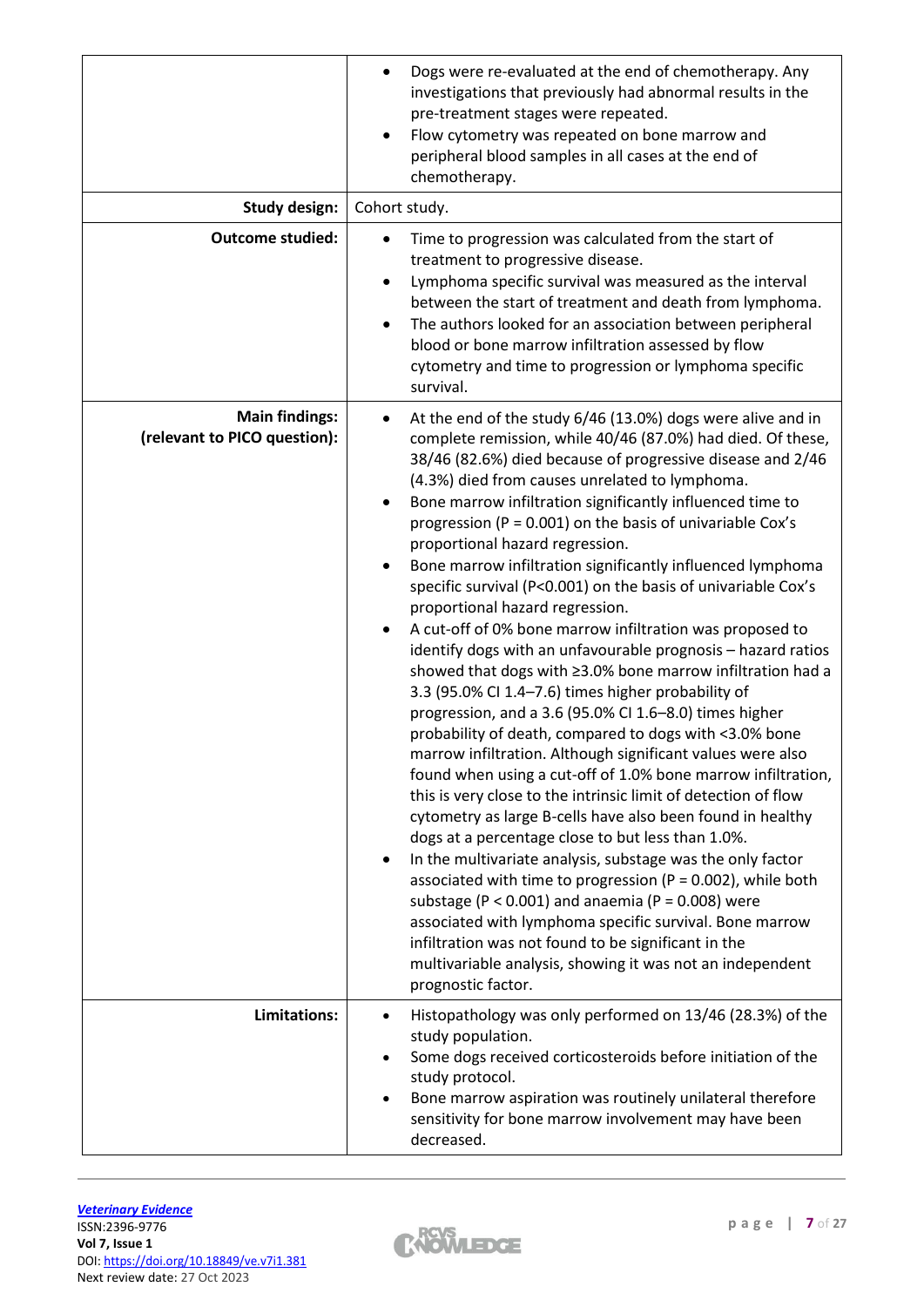| variables need to be better characterised. |
|--------------------------------------------|
|--------------------------------------------|

| Marconato et al. (2015)      |                                                                                                                                                                                                                                                                                                                                                                                                                                                                                                                                                                                                                                                                                                                                                                                                                                                                                                                                                                                                                                                                                                                                                                                                                                                                                                                                                                                                                                                                                                                                                                                                                                   |
|------------------------------|-----------------------------------------------------------------------------------------------------------------------------------------------------------------------------------------------------------------------------------------------------------------------------------------------------------------------------------------------------------------------------------------------------------------------------------------------------------------------------------------------------------------------------------------------------------------------------------------------------------------------------------------------------------------------------------------------------------------------------------------------------------------------------------------------------------------------------------------------------------------------------------------------------------------------------------------------------------------------------------------------------------------------------------------------------------------------------------------------------------------------------------------------------------------------------------------------------------------------------------------------------------------------------------------------------------------------------------------------------------------------------------------------------------------------------------------------------------------------------------------------------------------------------------------------------------------------------------------------------------------------------------|
| <b>Population:</b>           | Dogs with diffuse large B-cell lymphoma diagnosed histologically and<br>immunohistochemically.                                                                                                                                                                                                                                                                                                                                                                                                                                                                                                                                                                                                                                                                                                                                                                                                                                                                                                                                                                                                                                                                                                                                                                                                                                                                                                                                                                                                                                                                                                                                    |
| Sample size:                 | 51 dogs from 22 different breeds.                                                                                                                                                                                                                                                                                                                                                                                                                                                                                                                                                                                                                                                                                                                                                                                                                                                                                                                                                                                                                                                                                                                                                                                                                                                                                                                                                                                                                                                                                                                                                                                                 |
| <b>Intervention details:</b> | All dogs were staged using the World Health Organization<br>(WHO) system (Owen, 1980).<br>Flow cytometric analysis of blood was used to assess<br>lymphocyte and monocyte percentages by taking into<br>account morphological scattergrams and the expression of<br>CD45 (pan-leucocyte marker) and CD21 (B-cell marker).<br>Absolute lymphocyte count (ALC) and absolute monocyte<br>٠<br>count (AMC) were calculated based on the white blood cell<br>count from a complete blood count performed on the day of<br>diagnosis and the percentages of lymphocytes and<br>monocytes obtained by flow cytometric analysis.<br>Lymphocyte/monocyte ratio (LMR) was calculated as the<br>ratio of absolute counts between peripheral lymphocytes<br>and monocytes.<br>Treatment was then initiated using a cyclophosphamide,<br>٠<br>doxorubicin, vincristine and prednisolone (CHOP) based<br>protocol with incorporation of Apavac immunotherapy.<br>Response to treatment was assessed at each treatment<br>$\bullet$<br>session. Response was classified as complete remission,<br>partial remission, stable disease or progressive disease -<br>responses were required to last for ≥28 days.<br>Dogs were re-evaluated at the end of chemotherapy. Any<br>$\bullet$<br>investigations that previously had abnormal results in the<br>pre-treatment stages were repeated. Peripheral blood and<br>bone marrow was sample again for flow cytometric analysis<br>in all cases.<br>All dogs were followed up monthly for the first year<br>following this, then every 2 months. Rescue treatment was<br>offered in case of relapse. |
| <b>Study design:</b>         | Cohort study.                                                                                                                                                                                                                                                                                                                                                                                                                                                                                                                                                                                                                                                                                                                                                                                                                                                                                                                                                                                                                                                                                                                                                                                                                                                                                                                                                                                                                                                                                                                                                                                                                     |
| <b>Outcome studied:</b>      | Time to progression was calculated from the start of<br>treatment to progressive disease.<br>Lymphoma specific survival was measured as the interval<br>$\bullet$<br>between the start of treatment and death from lymphoma.                                                                                                                                                                                                                                                                                                                                                                                                                                                                                                                                                                                                                                                                                                                                                                                                                                                                                                                                                                                                                                                                                                                                                                                                                                                                                                                                                                                                      |

 $\Gamma$ 

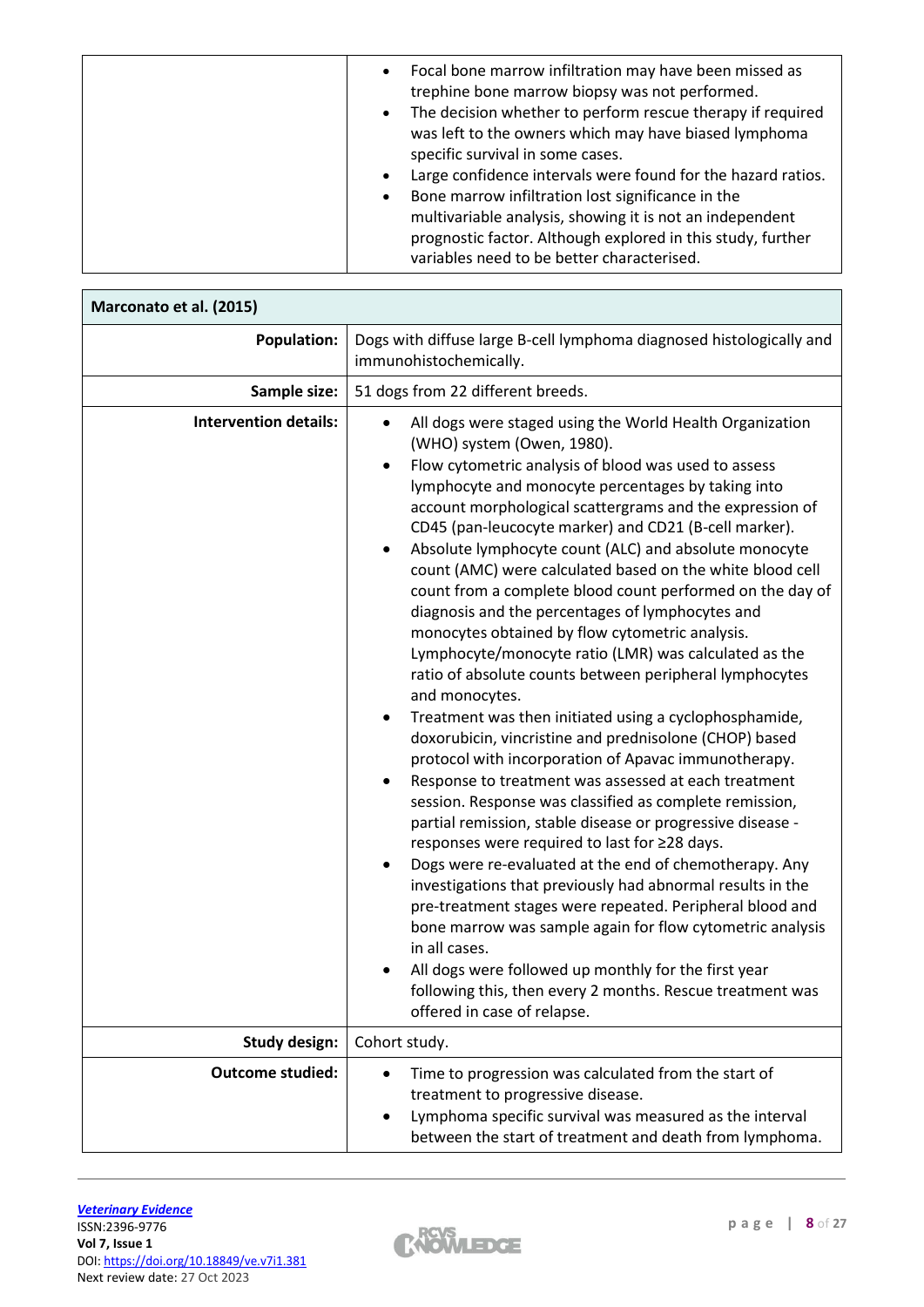|                                                       | The authors looked for an association between LMR and<br>time to progression or lymphoma specific survival.                                                                                                                                                                                                                                                                                                                                                                                                                                                                                                                                                                                                                                                                                                                                               |
|-------------------------------------------------------|-----------------------------------------------------------------------------------------------------------------------------------------------------------------------------------------------------------------------------------------------------------------------------------------------------------------------------------------------------------------------------------------------------------------------------------------------------------------------------------------------------------------------------------------------------------------------------------------------------------------------------------------------------------------------------------------------------------------------------------------------------------------------------------------------------------------------------------------------------------|
| <b>Main findings:</b><br>(relevant to PICO question): | During the study period, 38/51 (74.5%) dogs progressed and<br>$\bullet$<br>13/51 (25.5%) dogs never relapsed.<br>LMR was found to significantly influence time to progression<br>$\bullet$<br>for the 10th (P = 0.038), 20th (P = 0.003), 25th (P = 0.009)<br>and 30th ( $P = 0.001$ ) percentiles in the univariable analysis.<br>The probability of progression was 3.691 (1.706-7.985)<br>$\bullet$<br>times higher in dogs with LMR ≤2 compared with dogs with<br>$LMR > 1.2$ .<br>LMR was found to significantly influence lymphoma specific<br>survival for the 10th (P = 0.022), 20th (P = 0.004), 25th (P =<br>0.005) and 30th ( $P = 0.002$ ) percentiles in the univariable<br>analysis.<br>The probability of death due to lymphoma was 4.131<br>$(1.719-9.931)$ times higher in dogs with LMR $\leq 1.2$ compared<br>with dogs with LMR >1.2. |
| Limitations:                                          | No healthy control population to compare normal LMR.<br>Lymphocytes and monocytes were categorised based only<br>$\bullet$<br>on expression of CD45 and morphological properties, not<br>making use of further markers to help better characterise<br>the cells.<br>The decision whether to perform rescue therapy if required<br>was left to the owners which may have biased lymphoma<br>specific survival in some cases.<br>Relatively short median follow-up time.                                                                                                                                                                                                                                                                                                                                                                                    |

| Mizutani et al. (2016)       |                                                                                                                                                                                                                                                                                                                                                                                                                                                                                                                                                                                                                                                                                      |
|------------------------------|--------------------------------------------------------------------------------------------------------------------------------------------------------------------------------------------------------------------------------------------------------------------------------------------------------------------------------------------------------------------------------------------------------------------------------------------------------------------------------------------------------------------------------------------------------------------------------------------------------------------------------------------------------------------------------------|
| <b>Population:</b>           | Dogs with lymphoid malignancies diagnosed by cytology and / or<br>histopathology.                                                                                                                                                                                                                                                                                                                                                                                                                                                                                                                                                                                                    |
| Sample size:                 | 26 dogs with lymphoid malignancies including high-grade B-cell<br>lymphoma (n = 17), T zone lymphoma (n = 5), follicular lymphoma (n<br>$=$ 2), cutaneous lymphoma (n = 2) and acute lymphoblastic<br>leukaemia (n = 3).<br>Seven healthy dogs and six dogs with reactive lymphadenopathy<br>were also sampled for comparison.                                                                                                                                                                                                                                                                                                                                                       |
| <b>Intervention details:</b> | Samples were taken from peripheral lymph nodes in the 24<br>nodal lymphoma cases, and from cutaneous masses in the 2<br>cutaneous lymphoma cases. Peripheral blood was separated<br>by Ficoll-Paque gradient centrifugation from the 3 acute<br>lymphoblastic leukaemia cases.<br>The samples were stained for the CD25 marker, analysed by<br>$\bullet$<br>flow cytometry, and the percentages of CD25 positive cells<br>were calculated from an isotype matched control for each<br>sample.<br>Further to this, 15 dogs with high-grade B-cell lymphoma<br>٠<br>were divided into two groups: >60.0% CD25+ cells (CD25<br>high) (n = 7) and <60.0% CD25+ cells (CD25 low) (n = 8). |

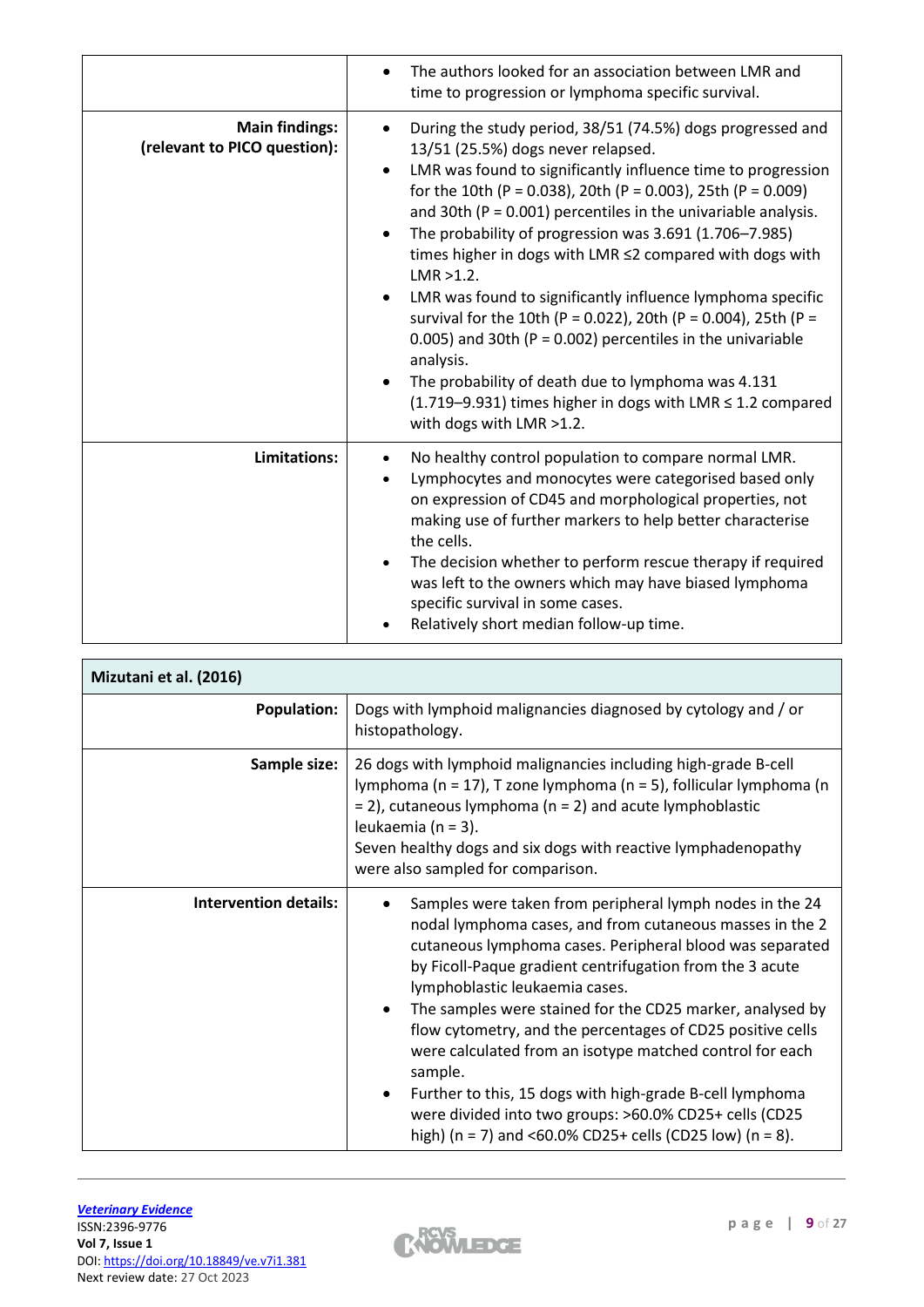|                                                       | Dogs in both groups received a CHOP based protocol and<br>$\bullet$<br>were monitored following treatment for progression of<br>disease or death.<br>Progression free survival was calculated from the date of<br>initial treatment to disease progression or death from any<br>cause.<br>Overall survival was calculated from the date of initial<br>treatment to death from any cause.                                                                                                                                                                                                                                                                                                                                                                                                 |
|-------------------------------------------------------|------------------------------------------------------------------------------------------------------------------------------------------------------------------------------------------------------------------------------------------------------------------------------------------------------------------------------------------------------------------------------------------------------------------------------------------------------------------------------------------------------------------------------------------------------------------------------------------------------------------------------------------------------------------------------------------------------------------------------------------------------------------------------------------|
| <b>Study design:</b>                                  | Cohort study.                                                                                                                                                                                                                                                                                                                                                                                                                                                                                                                                                                                                                                                                                                                                                                            |
| <b>Outcome studied:</b>                               | Percentage of CD25+ cells in the samples.<br>The authors also looked to correlate high or low percentage<br>of CD25+ cells in a sample with progression of disease and<br>survival.                                                                                                                                                                                                                                                                                                                                                                                                                                                                                                                                                                                                      |
| <b>Main findings:</b><br>(relevant to PICO question): | Percentage of CD25+ cells were significantly higher in cases<br>$\bullet$<br>with high-grade B-cell lymphoma than in healthy dogs.<br>CD25 positivity was variable in the patients with high-grade<br>$\bullet$<br>B-cell lymphoma (range 0.4%-97.1%).<br>Response to treatment was not significantly different<br>between CD25 high and CD25 low dogs.<br>The median value of progression free survival in CD25 high<br>$\bullet$<br>dogs which was significantly shorter ( $P < 0.05$ ) than in CD25<br>low dogs (28 days vs 140 days).<br>Kaplan-Meier curves appeared to show a decreased overall<br>survival of dogs in the CD25 high group compared to the<br>CD25 low group (median: 115 days vs 244 days), but this did<br>not quite reach statistical significance (P = 0.074). |
| Limitations:                                          | Small sample size, especially for comparing between the<br>$\bullet$<br>CD25 high and CD25 low groups.<br>Progression free survival and overall survival calculated from<br>$\bullet$<br>death of any cause, not limited to lymphoma related deaths.<br>It is not explained how frequently dogs were assessed for<br>progression of disease when comparing prognosis.                                                                                                                                                                                                                                                                                                                                                                                                                    |

| Pinheiro et al. (2014)       |                                                                                                                                                                                                                                                                                                                           |
|------------------------------|---------------------------------------------------------------------------------------------------------------------------------------------------------------------------------------------------------------------------------------------------------------------------------------------------------------------------|
| <b>Population:</b>           | Dogs with B-cell lymphoma diagnosed by cytology and / or<br>histopathology.                                                                                                                                                                                                                                               |
| Sample size:                 | 22 dogs with B-cell lymphoma.<br>14 control dogs with T-cell lymphoma.<br>14 control dogs with reactive lymph node hyperplasia.<br>Six control dogs with metastatic mast cell tumours.<br>25 healthy control dogs.                                                                                                        |
| <b>Intervention details:</b> | All dogs with lymphoma were staged according to the WHO<br>staging system (Owen, 1980).<br>Samples were taken from affected lymph nodes of study<br>dogs.<br>Samples were assessed by flow cytometry for the cellular<br>$\bullet$<br>markers CD5, CD4, CD8, CD79b, CD21, CD34, class II MHC,<br><b>FOXP3 and Helios.</b> |

 $\overline{1}$ 

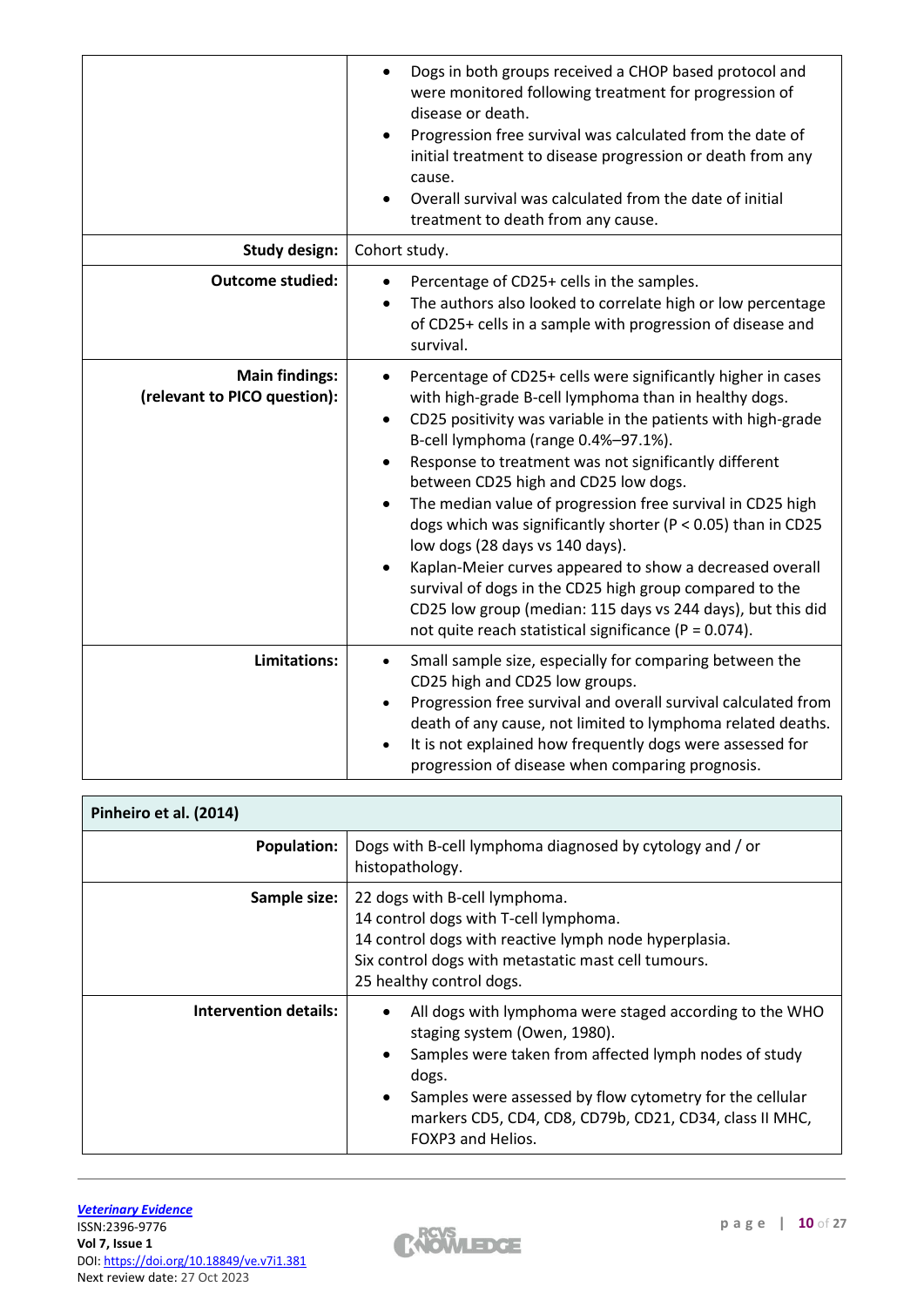|                                                       | Cells were classified on the basis of the flow cytometric data.<br>٠<br>Patients were then treated using various chemotherapeutic<br>$\bullet$<br>protocols. In the B-cell lymphoma group:<br>14 dogs underwent a CHOP protocol.<br>$\circ$<br>Three dogs underwent a COP protocol.<br>$\circ$<br>One dog underwent a course of prednisolone.<br>$\circ$<br>Three dogs were classified as 'other' (included<br>$\circ$<br>cytarabine, L-asparaginase and lomustine.<br>One dog did not receive chemotherapy.<br>$\circ$<br>Time to remission, progression free survival and overall survival<br>were calculated for each patient.                                                                                                                                                                                                                                                                                                                                                                                                                                                                                                                                                                                                                            |
|-------------------------------------------------------|--------------------------------------------------------------------------------------------------------------------------------------------------------------------------------------------------------------------------------------------------------------------------------------------------------------------------------------------------------------------------------------------------------------------------------------------------------------------------------------------------------------------------------------------------------------------------------------------------------------------------------------------------------------------------------------------------------------------------------------------------------------------------------------------------------------------------------------------------------------------------------------------------------------------------------------------------------------------------------------------------------------------------------------------------------------------------------------------------------------------------------------------------------------------------------------------------------------------------------------------------------------|
| <b>Study design:</b>                                  | Cohort study.                                                                                                                                                                                                                                                                                                                                                                                                                                                                                                                                                                                                                                                                                                                                                                                                                                                                                                                                                                                                                                                                                                                                                                                                                                                |
| <b>Outcome studied:</b>                               | The B-cell lymphoma group was compared to the other groups<br>$\bullet$<br>which were regarded as controls.<br>The authors looked to correlate FOXP3 and Helios expression<br>$\bullet$<br>(thereby measuring Helios-FOXP3+ Regulatory T-cells) and class<br>II MHC expression with time to remission, progression free<br>survival and overall survival.                                                                                                                                                                                                                                                                                                                                                                                                                                                                                                                                                                                                                                                                                                                                                                                                                                                                                                    |
| <b>Main findings:</b><br>(relevant to PICO question): | Patients with a total FOXP3 expression less than or equal to the<br>٠<br>median value in the study (1.2%) survived longer than those<br>with expression above the median value (322 days vs 169 days,<br>$P = 0.018$ ).<br>Patients with lower FOXP3 expression in the CD5+CD4+ T-cell<br>٠<br>population had a longer progression free survival than those<br>with higher FOXP3 expression (211 days vs 61 days, $P = 0.012$ ).<br>Patients with Helios expression less than or equal to the<br>٠<br>median value (3.0%) had a longer progression free survival than<br>those with expression above the median value (175 days vs 62<br>days, $P = 0.014$ ).<br>Class II MHC expression was expressed as a ratio of MHC<br>٠<br>II+: MHC II- cells within the CD5- subset. Time to remission was<br>longer in cases with expression ratios less than or equal to the<br>median value (4.40) compared to cases with expression ratios<br>greater than the median value (22 days vs 10 days).<br>In the multivariable analysis, FOXP3 expression was found to be<br>$\bullet$<br>associated with progression free survival and overall survival.<br>Class II MHC expression was found to be associated with time<br>to remission in the univariable analysis. |
| Limitations:                                          | Various chemotherapeutic strategies used for dogs in the<br>٠<br>study.<br>Some dogs included in the study had been pretreated with<br>$\bullet$<br>corticosteroids or another cytotoxic chemotherapeutic drug<br>prior to the study, however this was taken into account in the<br>study and was not thought to impact the results.<br>Time to remission, progression free survival and overall survival<br>were defined by owners and veterinarians observations of<br>clinical signs and lymph node size.<br>Some dogs received rescue therapy while others did not.                                                                                                                                                                                                                                                                                                                                                                                                                                                                                                                                                                                                                                                                                      |

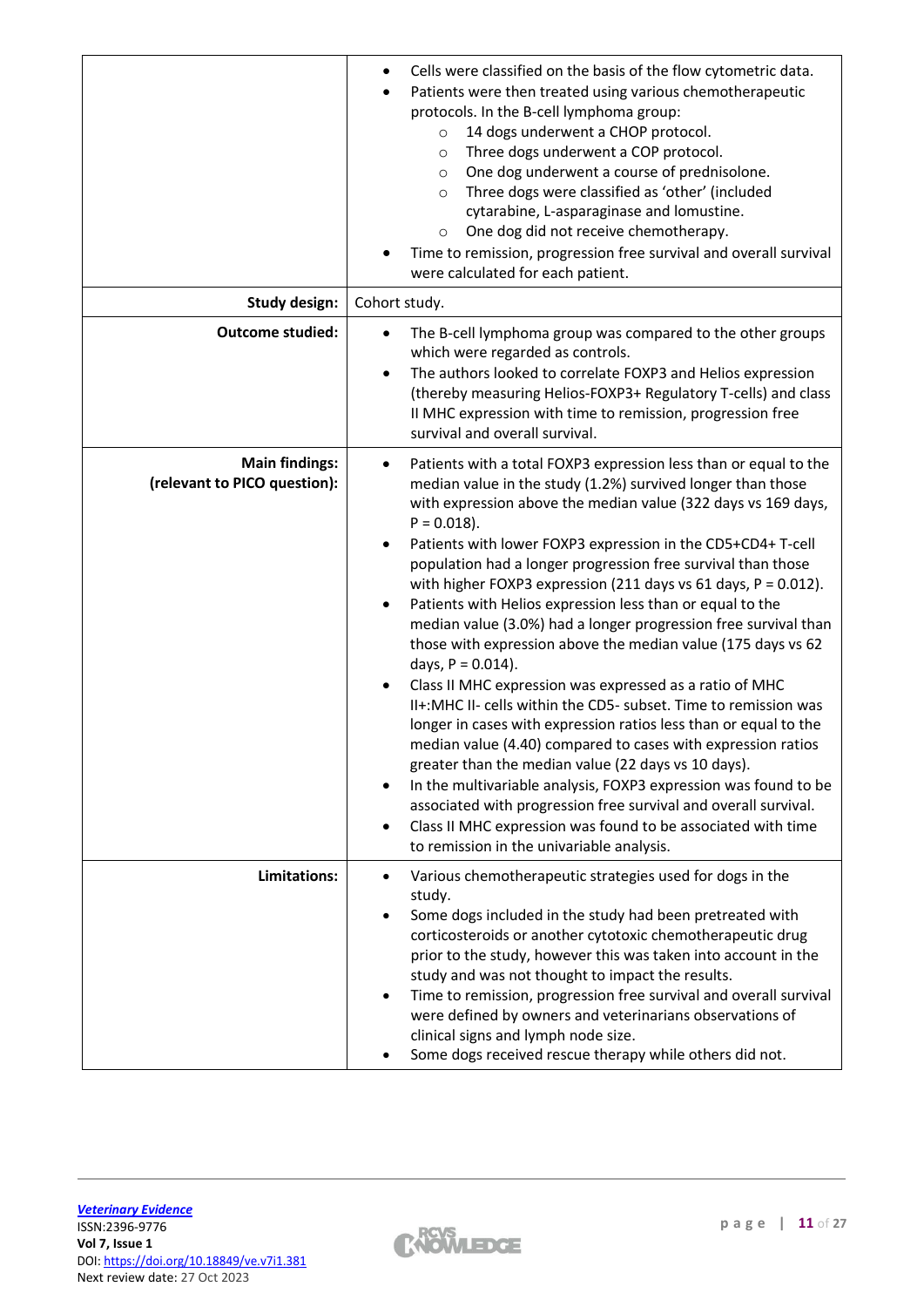| Poggi et al. (2015)                                   |                                                                                                                                                                                                                                                                                                                                                                                                                                                                                                                                                                                                                                                                                                                                                          |
|-------------------------------------------------------|----------------------------------------------------------------------------------------------------------------------------------------------------------------------------------------------------------------------------------------------------------------------------------------------------------------------------------------------------------------------------------------------------------------------------------------------------------------------------------------------------------------------------------------------------------------------------------------------------------------------------------------------------------------------------------------------------------------------------------------------------------|
| <b>Population:</b>                                    | Dogs with lymphoma diagnosed by clinical presentation, cytological<br>examination and flow cytometric analysis.                                                                                                                                                                                                                                                                                                                                                                                                                                                                                                                                                                                                                                          |
| Sample size:                                          | 90 dogs with lymphoma including 80 high-grade (62 B-cell and 18 T-<br>cell) and 10 low-grade (3 B-cell and 7 T-cell).                                                                                                                                                                                                                                                                                                                                                                                                                                                                                                                                                                                                                                    |
| <b>Intervention details:</b>                          | Fine needle aspirates were taken from lymph nodes of the<br>$\bullet$<br>patients and cells were assessed by flow cytometry for the<br>presence of the following cell markers: CD3, CD5, CD4, CD8,<br>CD21, CD79a and CD34 in order to classify the type of<br>lymphoma.<br>Cells were also assessed using for the presence of Ki67 using<br>$\bullet$<br>flow cytometry and proliferative activity was expressed as<br>percentage of Ki67+ cells.<br>Fine needle aspirates of enlarged lymph nodes were also<br>used to produce smears for cytological examination. All<br>cases were classified and allocated to the low-grade or high-<br>grade group according to the updated Kiel scheme (Fournel-<br>Fleury et al., 1997; and Ponce et al., 2010). |
| <b>Study design:</b>                                  | Cohort study.                                                                                                                                                                                                                                                                                                                                                                                                                                                                                                                                                                                                                                                                                                                                            |
| <b>Outcome studied:</b>                               | The authors looked to evaluate the accuracy of percentage of Ki67+<br>cells in discriminating high-grade and low-grade forms of lymphoma.                                                                                                                                                                                                                                                                                                                                                                                                                                                                                                                                                                                                                |
| <b>Main findings:</b><br>(relevant to PICO question): | A significantly higher percentage of Ki67+ cells were found in<br>$\bullet$<br>the high-grade group (median 34.4%; range 7.8-85.0%)<br>compared to the low-grade group (median 5.3%; range 1.3-<br>11.4%) ( $P < 0.0001$ ).<br>ROC curve analysis identified a high accuracy of percentage<br>$\bullet$<br>of Ki67+ cells in discriminating between high-grade and low-<br>grade lymphomas (area under the curve [AUC] = 99.4%). A<br>cut-off value of 12.2% was indicated to detect high-grade<br>lymphomas with a sensitivity of 96.3% and a specificity of<br>100.0%.                                                                                                                                                                                 |
| <b>Limitations:</b>                                   | Much smaller sample size of dogs with low-grade lymphoma<br>compared to dogs with high-grade lymphoma - for the<br>purposes of this review article, there were only three low-<br>grade B-cell lymphoma cases included.<br>Not directly associated with prognosis but indicates a<br>potential prognostic target.<br>No survival data for the dogs so not really associated with<br>prognosis directly.                                                                                                                                                                                                                                                                                                                                                  |

| Poggi et al. (2017) |                                                                                                                                                     |
|---------------------|-----------------------------------------------------------------------------------------------------------------------------------------------------|
| <b>Population:</b>  | Dogs with high-grade B-cell lymphoma diagnosed by clinical<br>presentation, cytological examination of lymph nodes and flow<br>cytometric analysis. |
|                     | <b>Sample size:</b>   40 dogs from 21 different breeds.                                                                                             |

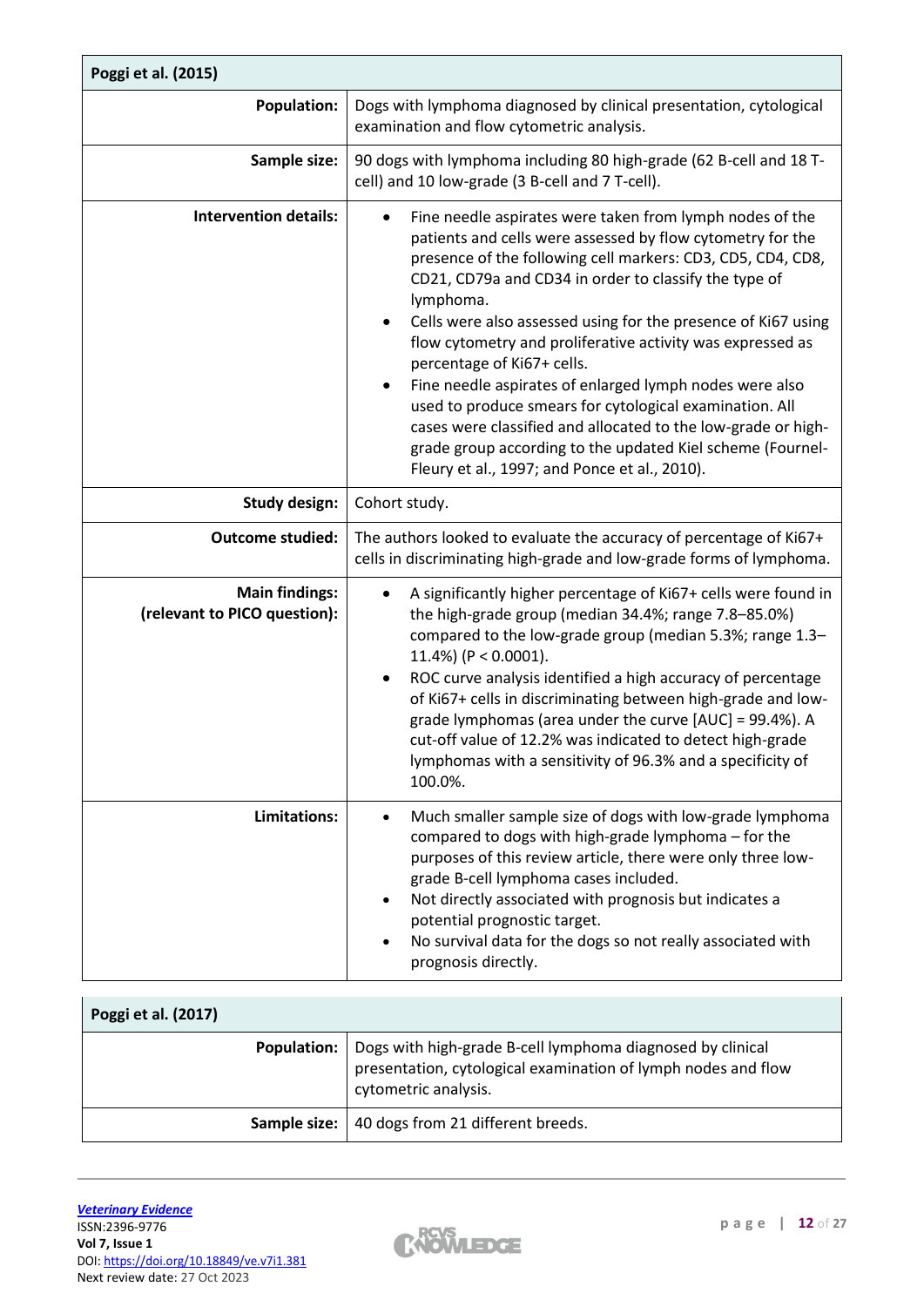| <b>Intervention details:</b>                          | Fine needle aspirates were taken from lymph nodes of the<br>patients and cells were immunophenotyped by flow cytometry.<br>Cells were assessed for the presence of the following cell<br>markers: CD45, CD3, CD5, CD4, CD8, CD21, CD79b and CD34.<br>Cells were also assessed using for the presence of Ki67 using<br>flow cytometry and proliferative activity and was expressed as<br>percentage of Ki67+ cells (Ki67%).<br>Patients were divided into Ki67% groups: low if Ki67 ≤0%,<br>intermediate if Ki67 between 20.1 and 40.0%, high if Ki67 ><br>40.0%.<br>Fine needle aspirates of enlarged lymph nodes were also used<br>to produce smears for cytological examination. All cases were<br>classified and allocated to a specific grade of malignancy and<br>cytological subtype according to the updated Kiel scheme<br>(Fournel-Fleury et al., 1997; and Ponce et al., 2010).<br>A UW-25 (CHOP based) chemotherapy protocol was initiated in<br>all patients.<br>Information was collected following this including achievement<br>of remission, occurrence of relapse, survival at the end of the<br>first chemotherapy protocol, lymphoma specific survival (time<br>in days between the start of treatment and death from<br>lymphoma), relapse free interval (time in days from when a dog<br>achieved complete remission until relapse), date and cause of<br>death.<br>Responses were classified as complete remission, partial<br>remission, stable disease or progressive disease.<br>Relapses were treated with a second UW-25 protocol or L-<br>asparaginase and lomustine. |
|-------------------------------------------------------|---------------------------------------------------------------------------------------------------------------------------------------------------------------------------------------------------------------------------------------------------------------------------------------------------------------------------------------------------------------------------------------------------------------------------------------------------------------------------------------------------------------------------------------------------------------------------------------------------------------------------------------------------------------------------------------------------------------------------------------------------------------------------------------------------------------------------------------------------------------------------------------------------------------------------------------------------------------------------------------------------------------------------------------------------------------------------------------------------------------------------------------------------------------------------------------------------------------------------------------------------------------------------------------------------------------------------------------------------------------------------------------------------------------------------------------------------------------------------------------------------------------------------------------------------------------------------------------------------|
| <b>Study design:</b>                                  | Cohort study.                                                                                                                                                                                                                                                                                                                                                                                                                                                                                                                                                                                                                                                                                                                                                                                                                                                                                                                                                                                                                                                                                                                                                                                                                                                                                                                                                                                                                                                                                                                                                                                     |
| <b>Outcome studied:</b>                               | The authors looked to assess if Ki67% correlated with clinical outcome<br>judged by achievement of remission, occurrence of relapse, survival at<br>the end of the first chemotherapy protocol, lymphoma specific survival<br>and relapse free interval.                                                                                                                                                                                                                                                                                                                                                                                                                                                                                                                                                                                                                                                                                                                                                                                                                                                                                                                                                                                                                                                                                                                                                                                                                                                                                                                                          |
| <b>Main findings:</b><br>(relevant to PICO question): | Ki67% showed near significant association with survival ( $P =$<br>0.063) and achievement of complete remission ( $P = 0.075$ ) at<br>the end of the chemotherapy protocol.<br>Percentages of both survival and complete remission were<br>$\bullet$<br>higher for dogs with intermediate Ki67% (85.7% and 81.0%<br>respectively) compared to dogs with low Ki67% (50.0% and<br>33.0%) and high Ki67% (50.0% and 60.0%) treated with UW-25<br>protocol.<br>Ki67% significantly influenced lymphoma specific survival<br>(P=0.001) on univariable analysis and was confirmed to be an<br>independent prognostic factor ( $P = 0.001$ ) in the multivariable<br>analysis.<br>Dogs with intermediate Ki67% has significantly longer<br>lymphoma specific survival (median = 866 days) than dogs with<br>low (median = 42 days; $P < 0.001$ ) and high (median = 173 days;<br>$P = 0.038$ ) Ki67%.<br>Intermediate Ki67% was a significant predictor for 1 and 2 year<br>survival (P = $0.001$ and P = $0.004$ vs low and high Ki67%,<br>respectively, at both time points).                                                                                                                                                                                                                                                                                                                                                                                                                                                                                                                          |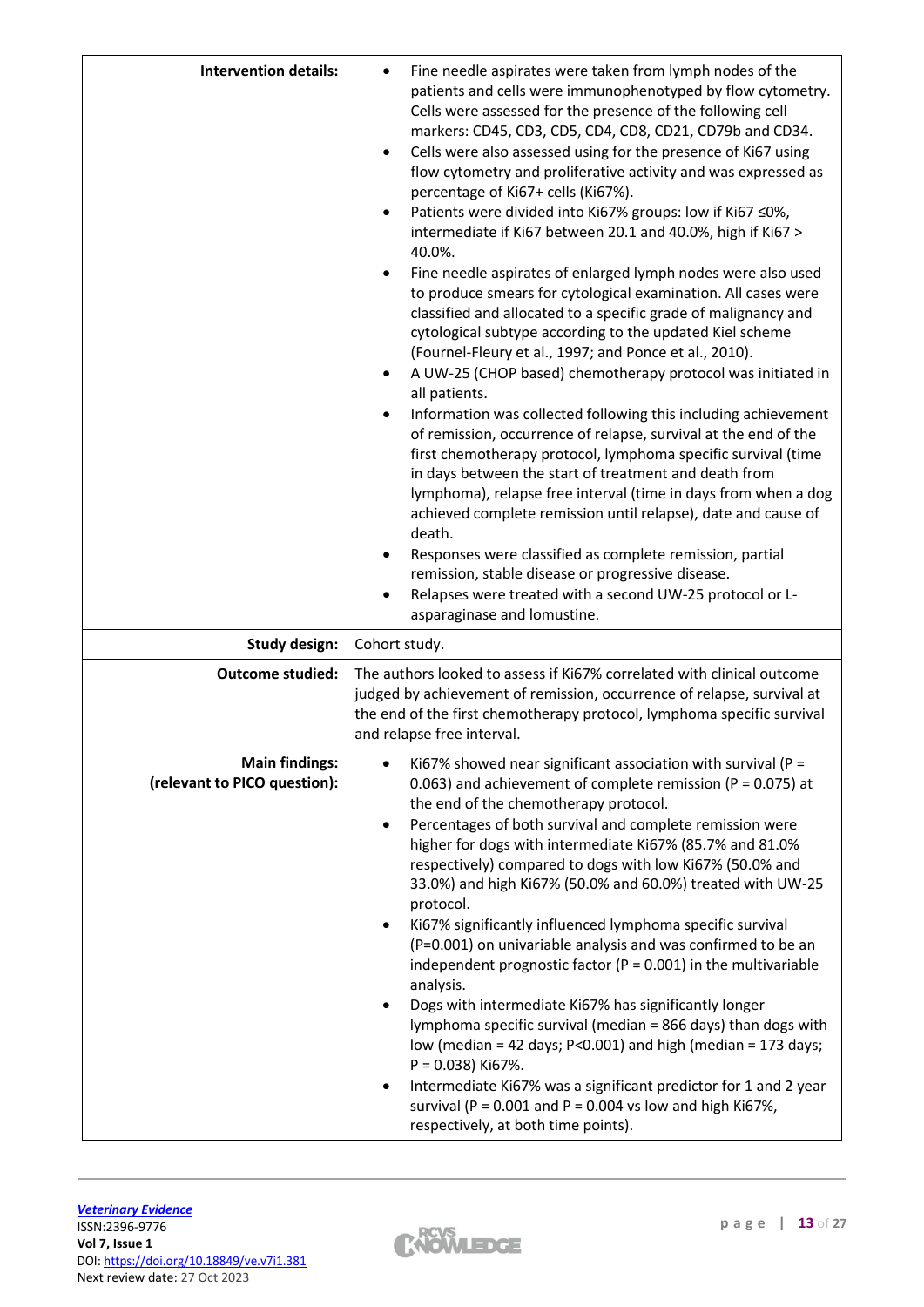|              | Dogs with intermediate Ki67% showed longer relapse free<br>interval (median = 428 days) than dogs with low Ki67%<br>(median = 159 days; $P = 0.014$ ) and high Ki67% (median =<br>100 days; $P = 0.126$ ), although the difference with the high<br>Ki67% group did not reach statistical significance.        |
|--------------|----------------------------------------------------------------------------------------------------------------------------------------------------------------------------------------------------------------------------------------------------------------------------------------------------------------|
| Limitations: | Limited number of cases.<br>Multiple different classifications of B-cell lymphoma were<br>$\bullet$<br>included in this study.<br>Rescue chemotherapy protocol varied depending on when<br>$\bullet$<br>the relapse occurred and owner compliance.<br>Many breeds of dogs represented in the study population. |

| Rao et al. (2011)                                     |                                                                                                                                                                                                                                                                                                                                                                                                                                                                                                                                                                                                                                                                                                                                                                                                                                                                                                                                                                                                                                 |
|-------------------------------------------------------|---------------------------------------------------------------------------------------------------------------------------------------------------------------------------------------------------------------------------------------------------------------------------------------------------------------------------------------------------------------------------------------------------------------------------------------------------------------------------------------------------------------------------------------------------------------------------------------------------------------------------------------------------------------------------------------------------------------------------------------------------------------------------------------------------------------------------------------------------------------------------------------------------------------------------------------------------------------------------------------------------------------------------------|
| <b>Population:</b>                                    | Dogs with B-cell lymphoma diagnosed cytologically or histologically.                                                                                                                                                                                                                                                                                                                                                                                                                                                                                                                                                                                                                                                                                                                                                                                                                                                                                                                                                            |
| Sample size:                                          | 160 dogs.                                                                                                                                                                                                                                                                                                                                                                                                                                                                                                                                                                                                                                                                                                                                                                                                                                                                                                                                                                                                                       |
| <b>Intervention details:</b>                          | Fine needle aspirates of peripheral lymph nodes were taken<br>from each patient and analysed by flow cytometry.<br>Patients were retrospectively assigned as class II MHC low or<br>$\bullet$<br>class II MHC high based on median fluorescence intensity.<br>Cells were classified as either medium or large lymphocytes<br>$\bullet$<br>based on median forward scatter of CD21 gated cells (large<br>cells had a median forward scatter >720U, the remaining<br>cases were categorised as medium cells).<br>Cases in which >5.0% of B-cells stained for CD34 above<br>$\bullet$<br>background isotype control were considered CD34+.<br>Treatment was initiated in all patients. Patients received<br>٠<br>either prednisolone only, single agent doxorubicin (+-<br>prednisolone) or a CHOP based protocol.<br>Two outcomes were recorded: survival time (time interval<br>from starting treatment to death) and first remission time<br>(time from starting treatment to date of first confirmed<br>recurrence of cancer). |
| <b>Study design:</b>                                  | Cohort study.                                                                                                                                                                                                                                                                                                                                                                                                                                                                                                                                                                                                                                                                                                                                                                                                                                                                                                                                                                                                                   |
| <b>Outcome studied:</b>                               | The authors looked to correlate expression of class II MHC, CD34 and<br>cell size with survival times and first remission times.                                                                                                                                                                                                                                                                                                                                                                                                                                                                                                                                                                                                                                                                                                                                                                                                                                                                                                |
| <b>Main findings:</b><br>(relevant to PICO question): | Level of CD34, CD5 and CD21 expression did not predict<br>٠<br>survival or remission.<br>When taking into account other factors in the multivariable<br>$\bullet$<br>model, median survival time for dogs with low class II MHC<br>expression was 120 days, compared with 314 days for dogs<br>with high class II MHC expression.<br>Patients with low class II MHC expression were found to be<br>2.9 times more likely to die (95.0% CI = $1.4 - 5.9$ ) in any time<br>period compared to those with high expression.<br>Patients with large tumour cells were 2.8 times more likely<br>to die (95.0% CI = $1.0 - 7.5$ ) in any time period compared to<br>those with small tumour cells.                                                                                                                                                                                                                                                                                                                                     |

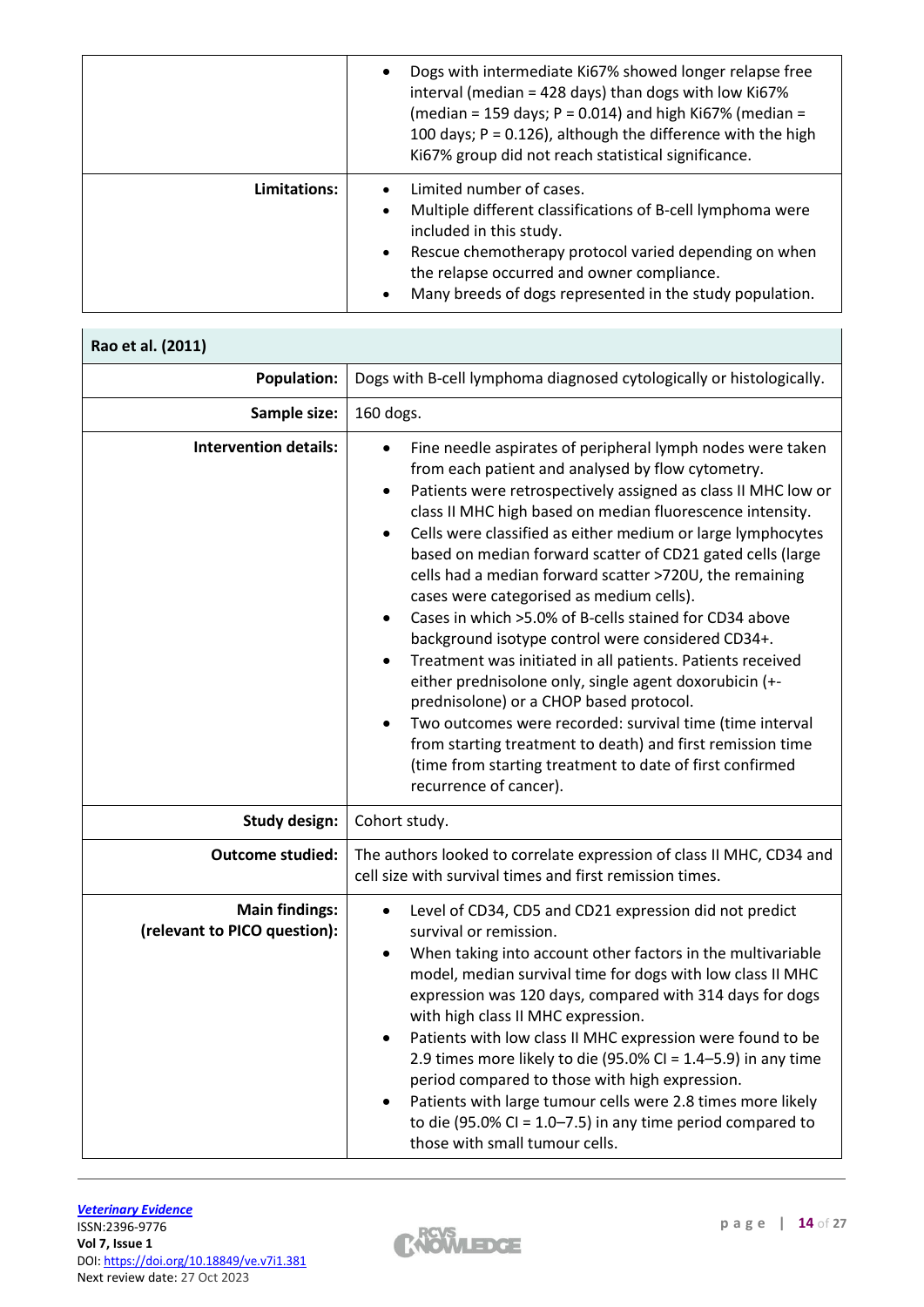|              | A statistical model was produced by the authors which can be<br>used to predict outcome of dogs with B-cell lymphoma based<br>on significant prognostic factors (age, class II MHC, cell size and<br>treatment).                                                                                                                                                                                                                                                                                                                                     |
|--------------|------------------------------------------------------------------------------------------------------------------------------------------------------------------------------------------------------------------------------------------------------------------------------------------------------------------------------------------------------------------------------------------------------------------------------------------------------------------------------------------------------------------------------------------------------|
| Limitations: | The initial round of recruitment of patients did not have<br>enough CD34+ cases, therefore a second round of recruitment<br>was carried out.<br>Variation in chemotherapy protocols used for each patient.<br>Insufficient numbers of cases for breeds other than Golden<br>$\bullet$<br>Retrievers and Labrador retrievers were recruited to be able to<br>analyse separately.<br>28 patients had a histological diagnosis, but these were not<br>subclassified.<br>Wide confidence intervals as low numbers some of the<br>$\bullet$<br>groupings. |

| Riondato et al. (2021)                                |                                                                                                                                                                                                                                                                                                                                                                                                                                                                                                                                                                                                                                                                                                       |
|-------------------------------------------------------|-------------------------------------------------------------------------------------------------------------------------------------------------------------------------------------------------------------------------------------------------------------------------------------------------------------------------------------------------------------------------------------------------------------------------------------------------------------------------------------------------------------------------------------------------------------------------------------------------------------------------------------------------------------------------------------------------------|
| <b>Population:</b>                                    | Dogs with a diagnosis of nodal lymphoma with flow cytometric analysis<br>of an enlarged peripheral lymph node.                                                                                                                                                                                                                                                                                                                                                                                                                                                                                                                                                                                        |
| Sample size:                                          | 128 dogs with lymphoma.<br>90 dogs had B-cell lymphoma. 38 dogs had T-cell lymphoma.                                                                                                                                                                                                                                                                                                                                                                                                                                                                                                                                                                                                                  |
| <b>Intervention details:</b>                          | Cases were categorised as high- or low-grade B- or T-cell<br>lymphoma based on review of the cytological preparations.<br>Proliferation rate (Ki67%) was measured as the percentage of<br>٠<br>Ki67+ cells out of total nucleated cells.<br>Apoptotic rate (AnnV%) was measured as the percentage of<br>$\bullet$<br>cells staining positive for Annexin V (used to detect apoptosis)<br>but negative for propidium iodide.<br>Proliferation/apoptosis ratio (PAR) was calculated as<br>٠<br>Ki67%/AnnV%.<br>Turnover index (TI) was calculated as Ki67% + AnnV%.<br>$\bullet$<br>Statistical analysis was then performed for each continuous<br>$\bullet$<br>variable within each lymphoma subgroup. |
| <b>Study design:</b>                                  | Cohort study.                                                                                                                                                                                                                                                                                                                                                                                                                                                                                                                                                                                                                                                                                         |
| <b>Outcome studied:</b>                               | The authors looked to correlate Ki67%, AnnV%, TI and PAR to see if<br>there was any difference between high- and low-grade lymphoma<br>cases.                                                                                                                                                                                                                                                                                                                                                                                                                                                                                                                                                         |
| <b>Main findings:</b><br>(relevant to PICO question): | Ki67% was significantly lower in low-grade B-cell lymphomas<br>$\bullet$<br>than in high-grade B-cell lymphomas ( $P < 0.001$ ).<br>AnnV% did not significantly vary between high- and low-grade<br>B-cell lymphomas.<br>PAR was significantly lower in low-grade B-cell lymphomas than<br>in high-grade B-cell lymphomas (P < 0.001).<br>TI was significantly higher in high-grade B-cell lymphomas than<br>in low-grade B-cell lymphomas ( $P < 0.001$ ).                                                                                                                                                                                                                                           |
| Limitations:                                          | This study looked at how Ki67%, AnnV%, PAR and TI related to<br>$\bullet$<br>grade of B-cell lymphoma but not on the prognostic<br>significance of this.<br>Classification was done by a single observer, increasing the<br>chance of misclassification.                                                                                                                                                                                                                                                                                                                                                                                                                                              |

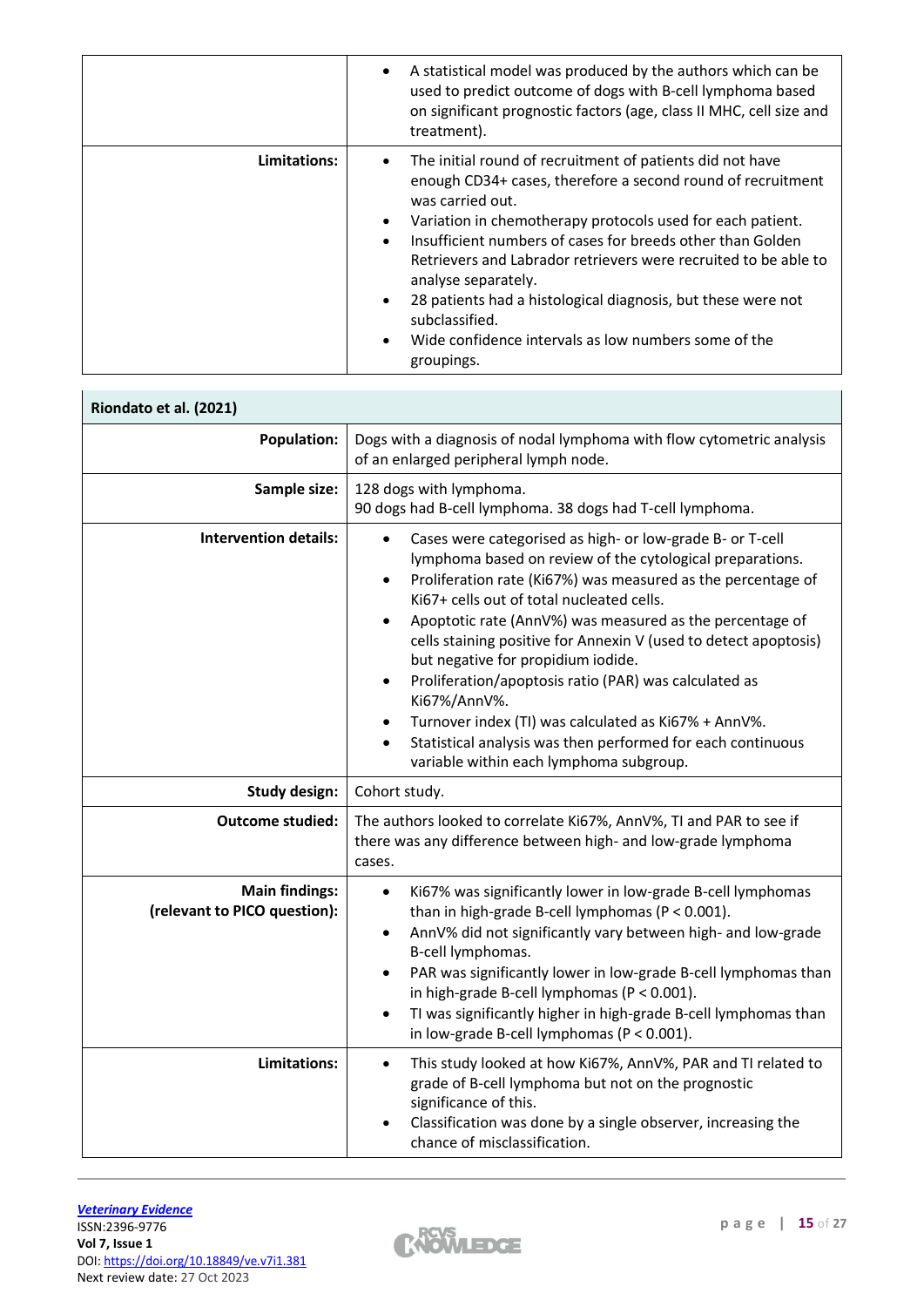| Breed and sex not known for all dogs, however compared to |
|-----------------------------------------------------------|
| the sample size this likely had little impact.            |
| No samples were analysed from lymph nodes without         |
| lymphoma, limiting interpretation.                        |

| Tagawa et al. (2018)                                  |                                                                                                                                                                                                                                                                                                                                                                                                                                                                                                                                                                                                                                                                                                                                                                                                                                                                                             |
|-------------------------------------------------------|---------------------------------------------------------------------------------------------------------------------------------------------------------------------------------------------------------------------------------------------------------------------------------------------------------------------------------------------------------------------------------------------------------------------------------------------------------------------------------------------------------------------------------------------------------------------------------------------------------------------------------------------------------------------------------------------------------------------------------------------------------------------------------------------------------------------------------------------------------------------------------------------|
| <b>Population:</b>                                    | Dogs with high-grade multicentric B-cell lymphoma confirmed<br>cytologically or histologically.                                                                                                                                                                                                                                                                                                                                                                                                                                                                                                                                                                                                                                                                                                                                                                                             |
| Sample size:                                          | 18 dogs with lymphoma.<br>Nine healthy control dogs.                                                                                                                                                                                                                                                                                                                                                                                                                                                                                                                                                                                                                                                                                                                                                                                                                                        |
| <b>Intervention details:</b>                          | All dogs with lymphoma were staged according to the WHO<br>staging system (Owen, 1980).<br>Samples were taken from peripheral blood and fine needle<br>٠<br>aspirates were taken from palpable lymph nodes.<br>Cells were analysed by flow cytometry and were assessed<br>٠<br>for the following cell markers: CD4, CD8, programmed<br>death-1 (PD-1) and cytotoxic T-lymphocyte-associated<br>antigen-4 (CTLA-4).<br>RT-PCR amplification was also performed to measure the<br>٠<br>levels of PD-L1, PD-L2, CD80 and CD86 mRNA.<br>Treatment was then started:<br>10 dogs were treated with a CHOP based protocol.<br>$\circ$<br>Five dogs were treated with prednisolone alone.<br>$\circ$<br>Three dogs were treated with L-asparaginase.<br>$\circ$<br>Survival time was then assessed for each dog, measured as<br>the interval between the sampling day and death due to<br>lymphoma. |
| <b>Study design:</b>                                  | Cohort study.                                                                                                                                                                                                                                                                                                                                                                                                                                                                                                                                                                                                                                                                                                                                                                                                                                                                               |
| <b>Outcome studied:</b>                               | Whether expression of PD-1 and CTLA-4 on peripheral CD4+<br>and CD8+ lymphocytes was different between dogs with<br>high-grade B-cell lymphoma and healthy control dogs.<br>Whether there is a correlation between expression of PD-1<br>٠<br>and CTLA-4 on peripheral CD4+ and CD8+ lymphocytes and<br>survival time in dogs with high-grade B-cell lymphoma.                                                                                                                                                                                                                                                                                                                                                                                                                                                                                                                              |
| <b>Main findings:</b><br>(relevant to PICO question): | The proportions of PD-1+ cells in CD4+ lymphocyte<br>$\bullet$<br>populations obtained from peripheral blood mononuclear<br>cells and lymph node cells were significantly higher in the<br>lymphoma group than in the control group (P<0.001).<br>The proportion of CTLA-4+ cells in CD4+ lymphocyte<br>populations obtained from peripheral blood mononuclear<br>cells was significantly higher in the lymphoma group than in<br>the control group ( $P = 0.018$ ).<br>The proportion of PD-1+ and CTLA-4+ cells in CD8+<br>$\bullet$<br>lymphocyte populations obtained from peripheral blood<br>mononuclear cells were not significantly higher in the<br>lymphoma group than in the control group.<br>Optimal cut-off values for expression of PD-1 and CTLA-4 on<br>CD4+ and CD8+ lymphocytes were established.                                                                        |

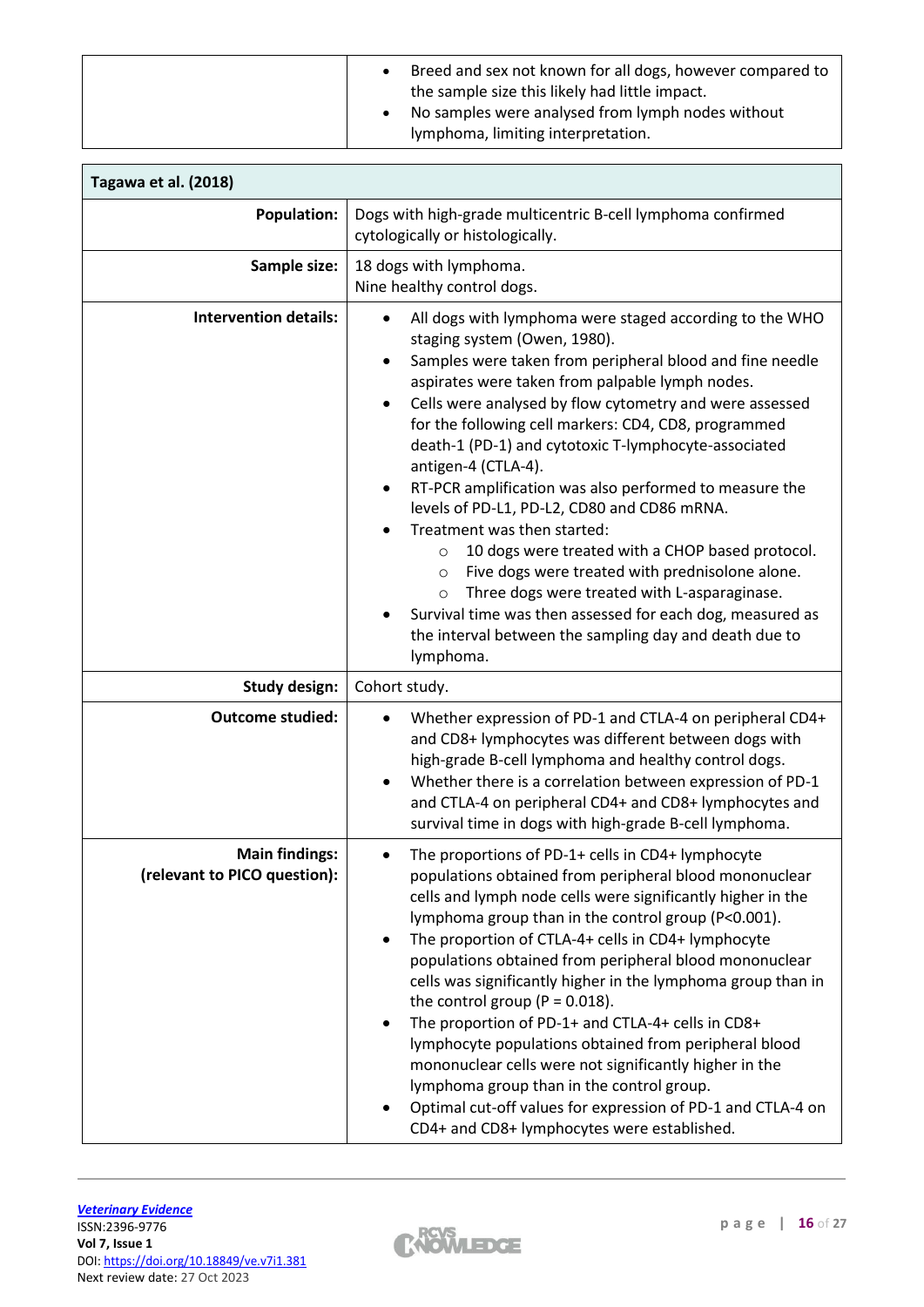|              | Dogs with levels below the cutoff value for CTLA-4<br>expression had a significantly longer survival time than dogs<br>with values above the cutoff (multiple P values depending<br>on sample and CD4+/CD8+). However, CD8+ CTLA-4+<br>lymphocytes from lymph node cells did not meet a minimum<br>AUC of 0.7.<br>Dogs with levels below the cutoff value for CD4+ PD-1+<br>$\bullet$<br>lymphocytes from lymph node cells had a significantly longer<br>survival time than dogs with values above the cutoff ( $P =$<br>0.023). However, this did not meet a minimum AUC of 0.7.<br>Except for this, the expression of PD-1 on lymphocytes did<br>not correlate with survival time. |
|--------------|--------------------------------------------------------------------------------------------------------------------------------------------------------------------------------------------------------------------------------------------------------------------------------------------------------------------------------------------------------------------------------------------------------------------------------------------------------------------------------------------------------------------------------------------------------------------------------------------------------------------------------------------------------------------------------------|
| Limitations: | A small sample size was used for this study.<br>Two dogs were treated with prednisolone before sampling<br>was carried out.<br>There was variation in the chemotherapy protocol used to<br>$\bullet$<br>treat the dogs in the study.<br>The authors highlighted a lack of protein quantification of<br>$\bullet$<br>the immune checkpoint ligands.<br>CD4 expression is not exclusive to T-cells.                                                                                                                                                                                                                                                                                    |

| Wolf-Ringwall et al. (2019)  |                                                                                                                                                                                                                                                                                                                                                                                                                                                                                                                                                                                                                                                                                                                                                                                                                                                                                                                                                                                                                                                                                                                                                                       |  |  |  |  |  |  |
|------------------------------|-----------------------------------------------------------------------------------------------------------------------------------------------------------------------------------------------------------------------------------------------------------------------------------------------------------------------------------------------------------------------------------------------------------------------------------------------------------------------------------------------------------------------------------------------------------------------------------------------------------------------------------------------------------------------------------------------------------------------------------------------------------------------------------------------------------------------------------------------------------------------------------------------------------------------------------------------------------------------------------------------------------------------------------------------------------------------------------------------------------------------------------------------------------------------|--|--|--|--|--|--|
| <b>Population:</b>           | Dogs diagnosed with multicentric B-cell lymphoma diagnosed by<br>cytology, histology and confirmed by flow cytometry.                                                                                                                                                                                                                                                                                                                                                                                                                                                                                                                                                                                                                                                                                                                                                                                                                                                                                                                                                                                                                                                 |  |  |  |  |  |  |
| Sample size:                 | 64 dogs.                                                                                                                                                                                                                                                                                                                                                                                                                                                                                                                                                                                                                                                                                                                                                                                                                                                                                                                                                                                                                                                                                                                                                              |  |  |  |  |  |  |
| <b>Intervention details:</b> | All dogs were staged using the World Health Organization<br>(WHO) system (Owen, 1980) and the attending clinician was<br>required to assign an approximate stage and substage.<br>Multiple fine needle aspirates from a representative lymph<br>node and analysed by flow cytometry. Cells were assessed<br>for size and for the expression of the following cell markers:<br>class II MHC, CD21, CD22, CD5, CD45 and CD25 on the<br>neoplastic B-cells, and percent CD4 infiltration.<br>Cases were assigned to cell size category large if CD21+<br>$\bullet$<br>lymphocytes had a median forward scatter >720U. The<br>remaining cases were assigned as medium.<br>Level of CD25 expression was measured as the percentage<br>of B-cells expressing CD25.<br>All patients had lymph node biopsies and blood collection<br>prior to treatment and at disease progression which were<br>histologically and immunohistologically analysed.<br>All dogs were treated with a 19 week CHOP protocol. And<br>response to therapy was determined using the Veterinary<br>Cooperative Oncology Group v1.0 response evaluation<br>criteria for lymphoma (Vail et al., 2010). |  |  |  |  |  |  |
| <b>Study design:</b>         | Cohort study.                                                                                                                                                                                                                                                                                                                                                                                                                                                                                                                                                                                                                                                                                                                                                                                                                                                                                                                                                                                                                                                                                                                                                         |  |  |  |  |  |  |
| <b>Outcome studied:</b>      | Objective response rate was defined as the sum of patients<br>with a complete response or a partial response.                                                                                                                                                                                                                                                                                                                                                                                                                                                                                                                                                                                                                                                                                                                                                                                                                                                                                                                                                                                                                                                         |  |  |  |  |  |  |

 $\mathsf{r}$ 



 $\overline{\phantom{a}}$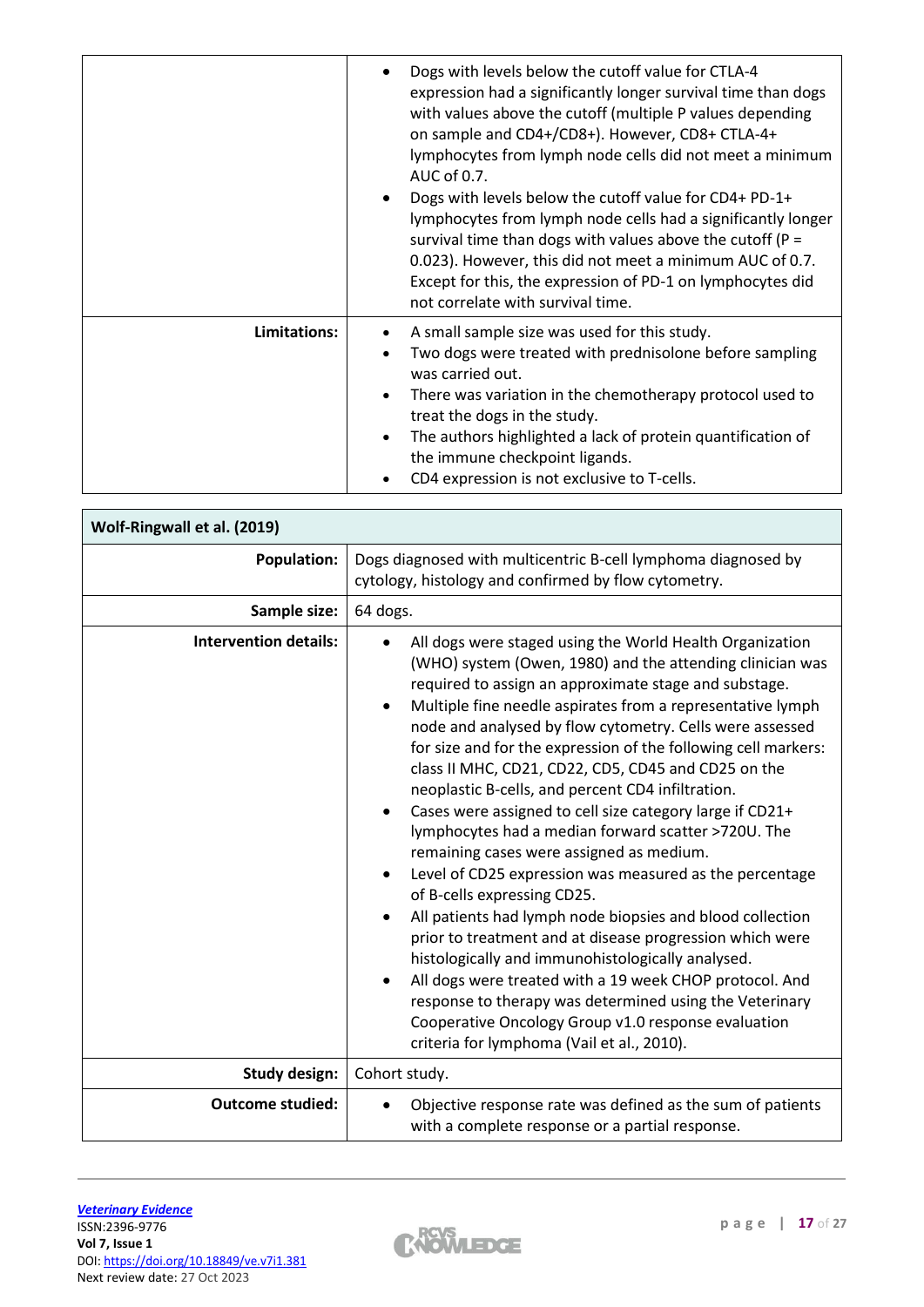|                                                       | Progression free survival time was defined as the time from<br>$\bullet$<br>initiation of the chemotherapeutic protocol to disease<br>progression or death from any cause.<br>Overall survival time was defined as the time from initiation<br>$\bullet$<br>of the chemotherapeutic protocol to death from any cause.                                                                                                                                                                                                                                                                                                                                                                                                                                                                                                                                                                                                                                                                              |
|-------------------------------------------------------|----------------------------------------------------------------------------------------------------------------------------------------------------------------------------------------------------------------------------------------------------------------------------------------------------------------------------------------------------------------------------------------------------------------------------------------------------------------------------------------------------------------------------------------------------------------------------------------------------------------------------------------------------------------------------------------------------------------------------------------------------------------------------------------------------------------------------------------------------------------------------------------------------------------------------------------------------------------------------------------------------|
| <b>Main findings:</b><br>(relevant to PICO question): | Patients with diffuse large B-cell lymphoma with a high<br>$\bullet$<br>percent of CD25+ B-cells had a significantly decreased<br>progression free survival ( $P = 0.04$ ) and overall survival time<br>$(P = 0.03)$ compared to dogs with a lower percent of CD25+<br>B-cells.<br>Percentage of CD25 expression was found to be a prognostic<br>factor for overall survival for dogs with diffuse large B-cell<br>lymphoma on univariable analysis.<br>Cell size was not correlated with outcome in diffuse large B-<br>$\bullet$<br>cell lymphoma.<br>Class II MHC expression was not correlated with outcome in<br>$\bullet$<br>diffuse large B-cell lymphoma.                                                                                                                                                                                                                                                                                                                                  |
| Limitations:                                          | Information is not given as to how sampled lymph nodes<br>$\bullet$<br>were chosen as representative.<br>Full staging was not performed in all dogs â€. 23/64 dogs<br>$\bullet$<br>(35.9%) had thoracic radiographs, 22/64 (34.4%) had an<br>abdominal ultrasound, none had their bone marrow<br>sampled.<br>Overall survival time and progression free survival were used<br>$\bullet$<br>which assess death from any cause, not just death resulting<br>from lymphoma.<br>Dogs lost to follow up were considered to have died of their<br>disease if they were known to be out of remission at their<br>last visit.<br>Only two patients fell into the large cell size category, which<br>may explain the absence of correlation with survival.<br>Two dogs received a modified CHOP protocol with<br>vinblastine instead of vincristine due to adverse effects.<br>There was an inadequate sample size of the less common<br>subtypes of B-cell lymphoma in order to investigate them<br>fully. |

# **Appraisal, application and reflection**

Flow cytometry is now widely used in order to help classify lymphoma (Regetti and Bienzle, 2011) which can provide information relating to recommended treatment protocols and to help inform on prognosis from knowledge about different classes of lymphoma. With increasing availability of flow cytometers and antibodies against species specific cell markers in the veterinary sector, we are becoming aware of more markers whose expression becomes deranged in canine lymphoma. More studies are targeting cell markers or other cellular characteristics in lymphoma which may be useful as prognostic indicators or therapeutic targets. The twelve cohort studies evaluated in this Knowledge Summary provide evidence for the use of a range of cellular markers and characteristics in providing useful prognostic information in canine lymphoma.

From the studies evaluated, eight correlated specific cellular markers measured by flow cytometry with prognosis (Wolf-Ringwall et al., 2019; Tagawa et al., 2018; Riondato et al., 2021; Rao et al., 2011; Pinheiro et al., 2014; Poggi et al., 2015; Poggi et al., 2017; and Mizutani et al., 2016), two correlated cell size with

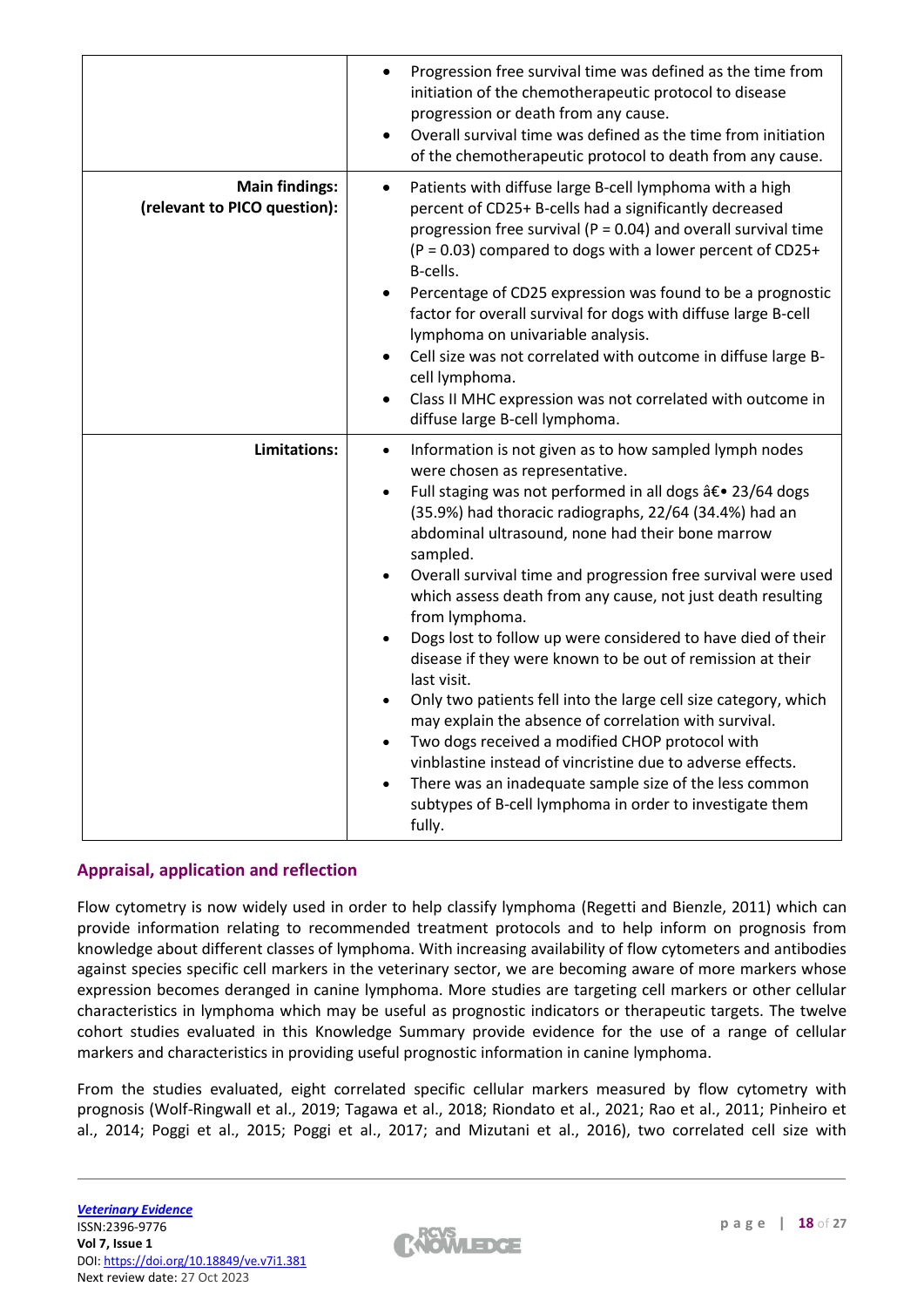prognosis (Rao et al., 2011; and Wolf-Ringwall et al., 2019), one correlated peripheral lymphocyte/monocyte ratio with prognosis (Marconato et al., 2015), one correlated bone marrow infiltration measured by flow cytometry with prognosis (Marconato et al., 2013), one looked at evaluating extranodal infiltration by flow cytometry (Joetzke et al., 2012) two correlated specific cellular markers with lymphoma grade (Poggi et al., 2015; and Riondato et al., 2021) and two correlated peripheral regulatory T-cells measured by flow cytometry with lymphoma severity (Baek et al., 2017; and Pinheiro et al., 2014). The significance of these will be assessed below.

We must also take into account the various forms of lymphoma included in the study populations assessed in this review. Four studies included dogs with any form of B-cell lymphoma in their study populations (Rao et al., 2011; Baek et al., 2017; Poggi et al., 2017; and Pinheiro et al., 2014). Four studies only included dogs with multicentric B-cell lymphoma (Wolf-Ringwall et al., 2019; Tagawa et al., 2018; Marconato et al., 2013; and Marconato et al., 2015). These studies are still very relevant to the PICO however due to the high prevalence of multicentric B-cell lymphoma in veterinary practice. The remaining four studies included patients with both B- and T-cell lymphoma, however all had a study population predominantly containing dogs with B-cell lymphoma (Poggi et al., 2015; Mizutani et al., 2016; Joetzke et al., 2012; and Riondato et al., 2021). Additionally, four studies (Mizutani et al., 2016; Poggi et al., 2015; Poggi et al., 2017; and Rao et al., 2011) did not perform WHO classification on their cases, meaning that there is an unknown mix of B-cell lymphoma subtypes in these studies. We should consider these factors when interpreting the studies, however they likely still provide us with representative information.

# **Cellular Markers**

Eight of the studies identified an association between specific cellular markers and prognosis in B-cell lymphoma (Wolf-Ringwall et al., 2019; Tagawa et al., 2018; Riondato et al., 2021; Rao et al., 2011; Pinheiro et al., 2014; Poggi et al., 2015; Poggi et al., 2017; and Mizutani et al., 2016). These markers may be useful in providing prognostic information in dogs with B-cell lymphoma by predicting survival, after treatment with cytotoxic drugs, usually based on their percentage expression in the relevant cellular population.

Mizutani et al. (2016) found that patients with lymphoma with a high percent of CD25+ B-cells in peripheral lymph nodes had a significantly decreased progression free survival and a subjectively decreased overall survival time compared to patients with a low percent of CD25+ B-cells. Although this study included dogs with multiple lymphoid malignancies, it predominantly included dogs with high-grade B-cell lymphoma (17/26). This correlation was also found by Wolf-Ringwall et al (2019) who evaluated CD25 expression in dogs with multicentric B-cell lymphoma. CD25 binds the growth factor Interleukin-2 which stimulates clonal expansion and maturation of activated T or B lymphocytes (Lowenthal et al., 1985) which likely explains this relationship. These results suggest that CD25 could represent a useful prognostic marker for dogs with B-cell lymphoma.

Tagawa et al. (2018) assessed the expression of Programmed Death-1 (PD-1) and Cytotoxic T-Lymphocyte Associated Antigen-4 (CTLA-4) in samples taken from the peripheral blood and palpable lymph nodes in dogs with high-grade multicentric B-cell lymphoma. PD-1 and CTLA-4 are immune checkpoint molecules which are believed to be highly expressed on tumour infiltrating and peripheral lymphocytes and help evasion of the host immune system. Dogs with high-grade B-cell lymphoma were found to have up-regulated expression of PD-1 on peripheral and tumour infiltrating lymphocytes and up-regulated expression of CTLA-4 on peripheral CD4+ T-cells. Dogs with CTLA-4 expression below the cutoff value established by the study had significantly longer survival times compared to dogs with CTLA-4 expression above the cutoff value (with the exception of CD8+ CTLA-4+ cells from lymph nodes which did not meet the minimum AUC required). Although increased in dogs with B-cell lymphoma, the expression of PD-1 was not found to reliably correlate with survival times. Although there were certain limitations with this study, such as a small sample size and varying chemotherapeutic protocols, the expression of CTLA-4 on T-cells from peripheral blood and lymph node samples seems to be associated with a poorer prognosis in dogs with multicentric B-cell lymphoma, and further studies with larger populations could help to further refine the cutoff for its use as a prognostic indicator.

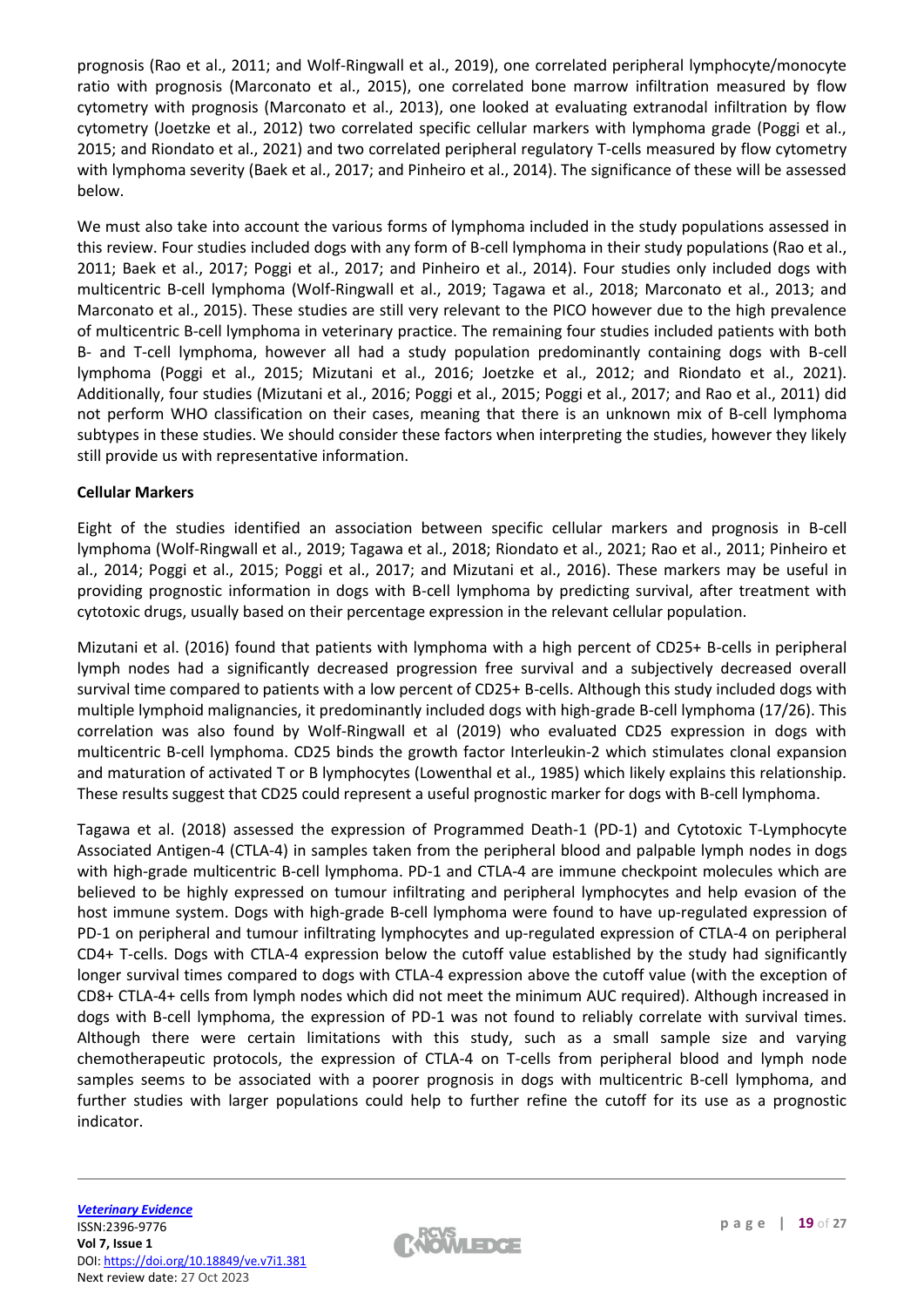Class II MHC is another cellular marker that is primarily expressed on 'professional' antigen presenting cells and has been assessed by three of the studies in this review (Pinheiro et al., 2014; Rao et al., 2011; and Wolf-Ringwall et al., 2019). Rao et al. (2011) assessed for a correlation between class II MHC expression and survival in dogs with B-cell lymphoma. They found that dogs with low class II MHC expression had a lower median survival time than dogs with high class II MHC expression. In their study, dogs with low class II MHC expression were 2.9 times more likely to die in any time period compared to high expression. However, Wolf-Ringwall et al. (2019) did not find a correlation between class II MHC expression and outcome in dogs with diffuse large Bcell lymphoma. One possible explanation for this put forward by Wolf-Ringwall et al. (2019) is that class II MHC levels may not be important for survival in some histopathologic subtypes as Rao et al. (2011) did not subclassify the B-cell lymphomas in their study by histologic subtype. However, diffuse large B-cell lymphoma is the most common type of B-cell lymphoma in dogs, therefore it would be expected that diffuse large B-cell lymphoma would make up a large proportion of the population in the study by Rao et al. (2011). Pinheiro et al. (2014) found that decreased class II MHC expression was associated with increased time to remission in their study. This supports the findings by Rao et al. (2011), suggesting that low expression of class II MHC is associated with a poorer prognosis. The expression of class II MHC could be a useful prognostic indicator, however further studies to clarify this would be required before implementing it as a prognostic tool.

Ki67 is a marker of cellular proliferation and is frequently used to assess the growth fraction of neoplastic populations (Schlüter et al., 1993). Poggi et al. (2015) and Riondato et al. (2021) both investigated Ki67 as a cellular marker. Poggi et al. (2015) initially assessed the percentage of Ki67+ cells in lymph nodes samples (Ki67%) in dogs with lymphoma (including 65 with B-cell lymphoma) and confirmed that Ki67% is increased in samples from dogs with high-grade lymphoma compared to low-grade. However, for the purposes of this review, only three dogs with low-grade B-cell lymphoma were included in the study population compared to 62 with high-grade B-cell lymphoma. The rest of the study population was made up of dogs with high- and lowgrade T-cell lymphoma. Thus, when considering the significance of the study for this review, we need to be aware that this finding should be confirmed in a study with a greater population of dogs with low-grade B-cell lymphoma. Riondato et al. (2021) lead a similar study with an increased sample size and found similar results. In the same study, Poggi et al. (2015) also established a suggested cutoff value for Ki67% of 12.2% to detect high-grade lymphoma which could be useful when classifying lymphoma and the prognostic implication that carries. For dogs with B-cell lymphoma, this should be confirmed before implementation by means of further investigation due to the lack of dogs with low-grade B-cell lymphoma included in the study as mentioned above.

Poggi et al. (2017) then looked to correlate Ki67% with survival in dogs with high-grade B-cell lymphoma. Ki67% was found to significantly influence lymphoma specific survival and dogs with an intermediate Ki67% compared to a high or low Ki67% had significantly longer relapse free interval and lymphoma specific survival. Ki67% was also a significant predictor for 1 and 2 year survival. The authors suggest that this relationship is due to the fact that lymphomas with low proliferation rates (and therefore lower expression of Ki67) exhibit resistance to cycle specific cytotoxic chemotherapy and lymphomas with high proliferation rates (and therefore higher expression of Ki67) are more likely to regrow or acquire further mutations resulting in treatment failure. Poggi et al. (2017) thus suggested that Ki67 could be a useful prognostic indicator for addition to the routine panel of labelling for high-grade B-cell lymphoma with intermediate values of Ki67% being associated with the best prognosis.

# **Cellular Size**

It has also been suggested that size of neoplastic cells in samples taken from dogs with B-cell lymphoma could represent a possible prognostic indicator. Rao et al. (2011) classified cells taken from samples from peripheral lymph nodes of dogs with B-cell lymphoma on the basis of size evaluated by flow cytometry. In this study, the median forward scatter of CD21+ cells in the sample was assessed. Large cells were categorised as having a median forward scatter of >720U. Patients in the large cell group were found to be 2.8 times more likely to die in any time period compared to those in the small cell group. It is suggested that these large B lymphocytes correlate to more immature and aggressive neoplastic cells which are negatively associated with survival. Wolf-Ringwall et al. (2019) also characterised CD21+ cells taken from lymph nodes of dogs with multicentric B-

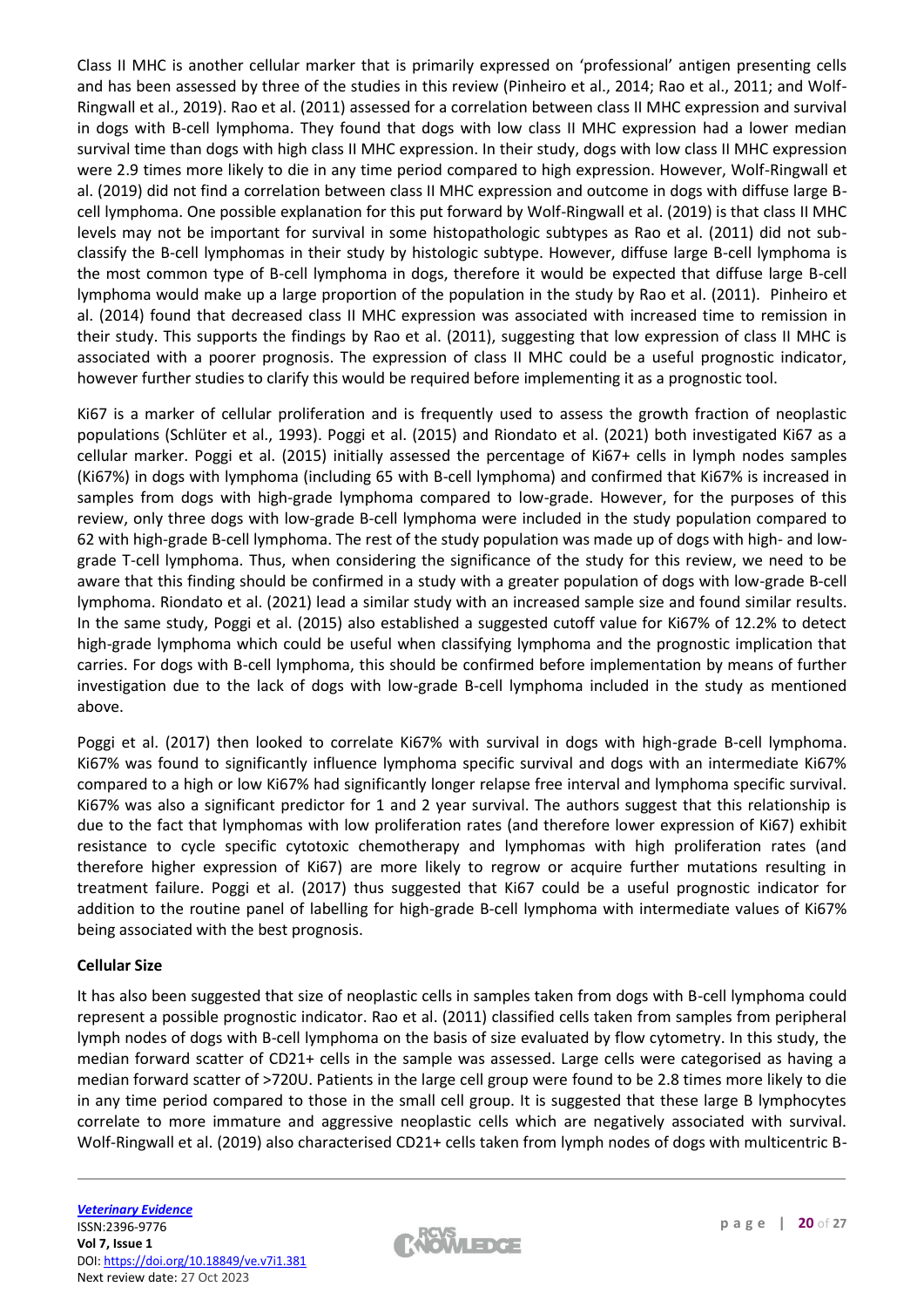cell lymphoma with flow cytometry. A cutoff value for median forward scatter of 720U was also used in this study, with median forward scatter of >720U being used to assign a sample to the large cell group. Wolf-Ringwall et al. (2019) did not find any correlation of cell size with survival, contrasting the findings of Rao et al. (2011). However, the large cell group only comprised of 3.1% (2/64) patients in the study by Wolf-Ringwall et al. (2019), which may explain the lack of statistical correlation. In the study by Rao et al. (2011), still only 6.9% (11/160) of the study population was assigned to the large cell group. As far fewer patients were assigned to the large cell group compared to patients in the small cell group in both studies, cell size measured by this basis may not provide a widely applicable prognostic test for dogs with B-cell lymphoma. Cell size can also be influenced by the time delay between sampling and flow cytometry, during which cells may swell and not be representative of their true size. Additionally, the methods used for classifying cell size are not transferable between studies, making it difficult to compare between them. The significance of cell size on prognosis is still not clear, however further investigations are warranted for the use of flow cytometry for this purpose.

# **Bone Marrow Infiltration**

A novel use for flow cytometry was employed by Marconato et al. (2013) who looked to correlate bone marrow infiltration by multicentric B-cell lymphoma with time to progression and lymphoma specific survival with a view to use it as a prognostic tool. Bone marrow infiltration was reported as percentage of large CD21+ cells out of total CD45+ cells in the sample. They found that bone marrow infiltration significantly influenced time to progression and lymphoma specific survival, thus suggesting that level of bone marrow infiltration can be used as a prognostic tool in multicentric B-cell lymphoma. They suggested a cutoff of 3.0% bone marrow infiltration to identify dogs with an unfavourable prognosis. Dogs with ≥3.0% bone marrow infiltration had a 3.3 times higher probability of progression and a 3.6 times higher probability of death when compared to dogs with < 3.0% bone marrow infiltration. Analysis of bone marrow infiltration is commonly involved in the staging of canine lymphoma (Marconato, 2011) and this study shows that flow cytometry can be used to assess bone marrow infiltration and give prognostic information relating to this. A cut-off value is also established which could be further refined and validated following further investigation and use.

# **Extranodal Infiltration**

Joetzke et al. (2012) used the ratio between T and B lymphocytes (log (T:B)) established by flow cytometry to differentiate between lymphoma infiltrated and healthy samples from blood, bone marrow, liver and spleen. Using this method they found that mean log (T:B) values in all samples were significantly lower in dogs with Bcell lymphoma compared to healthy control dogs. The authors suggest that the log (T:B) could be used as an indicator of the degree of lymphoma cell infiltration to predict prognosis, however this would need to be investigated in further studies as it has not been confirmed that log (T:B) correlates with prognosis, nor is it clear that that the B and T-cells are the neoplastic cells in question. However, the ability of log (T:B) to predict lymphoma infiltration would suggest that it may correlate with prognosis. Although log (T:B) measured by flow cytometry has not yet been established as a prognostic measure in canine lymphoma, this study has shown that it may prove useful in the future and further studies should focus on establishing its use.

#### **Peripheral Lymphocyte/Monocyte Ratio**

Marconato et al. (2015) suggested that peripheral lymphocyte/monocyte ratio (LMR) determined by flow cytometry may provide useful prognostic information in dogs with diffuse large B-cell lymphoma. This has previously been shown in humans (Li et al., 2014). They found that the probability of lymphoma progression was 3.691 times higher in dogs with an LMR ≤1.2 compared with dogs with an LMR >1.2. As well as this, the probability of death due to lymphoma was 4.131 times higher in dogs with an LMR ≤1.2 compared with dogs with an LMR >1.2. This technique could be useful as it makes use of a peripheral blood sample rather than aspirates of lymph nodes which may be less stressful for the dog. However, this information could be obtained using a standard analyser rather than requiring flow cytometry - a more complex technique. While LMR looks to be a promising addition to the range of prognostic indicators assessed by flow cytometry, it is not clear if there are advantages to calculating this using flow cytometry rather than a standard analyser. While this study used a chemoimmunotherapy protocol to treat the patients, further investigations could assess the prognostic value of LMR in patients undergoing traditional chemotherapy.

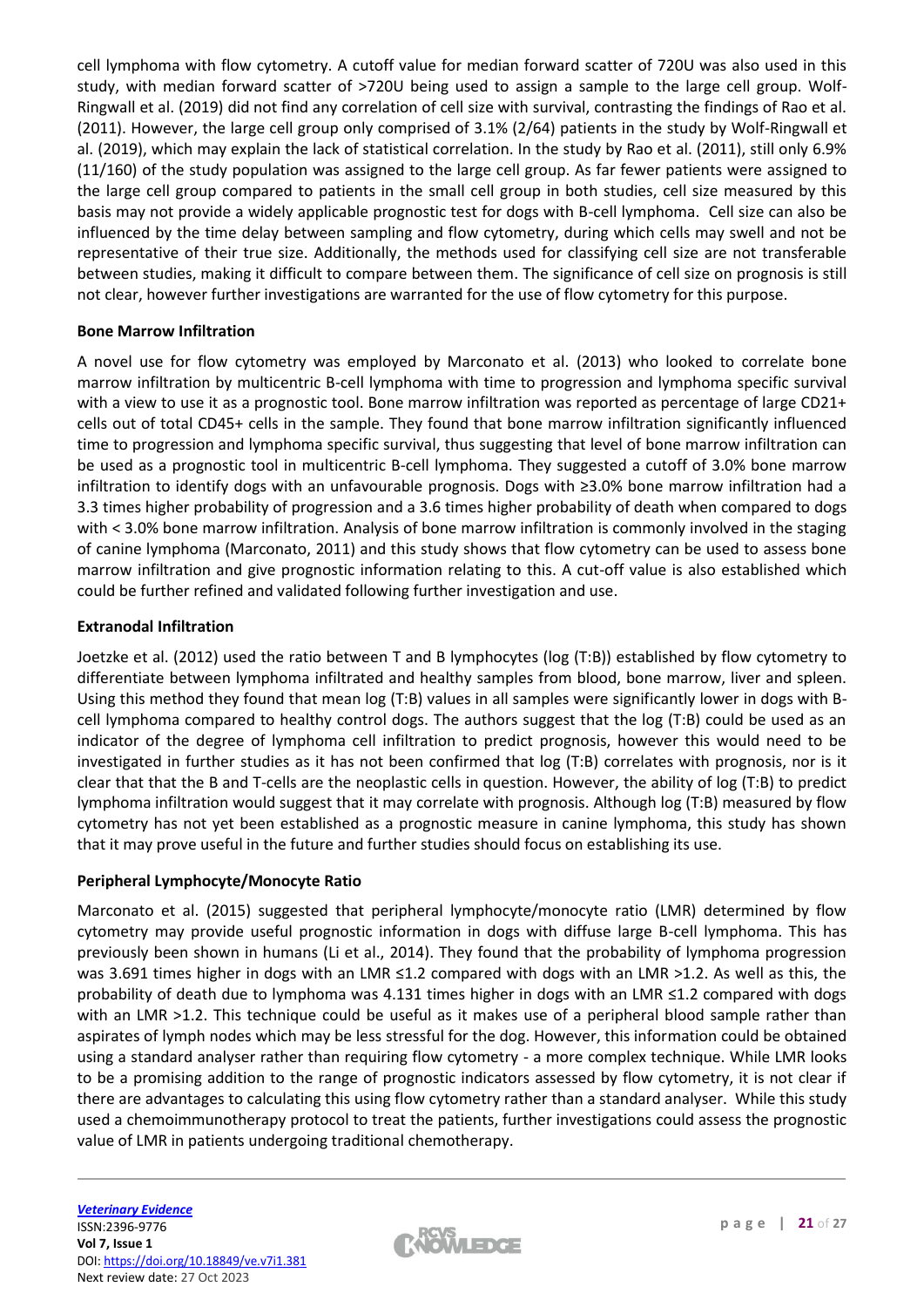# **Peripheral Regulatory T-cell (Treg) Population**

It has been suggested that Tregs are involved in host immunosuppression as a protective mechanism employed by tumours in order to escape the host protective immune system (Yang et al., 2004). Baek et al. (2017) thus investigated the percentage of Tregs in total lymphocytes of the peripheral blood with flow cytometry in dogs with B-cell lymphoma of different stages. They found that the percentage of Tregs in peripheral blood was increased in dogs with lymphoma compared to healthy control dogs. They also found that dogs with WHO stage V lymphoma had increased percentage of Tregs in peripheral blood compared to dogs with WHO stage IV lymphoma. This suggests that percentage of Tregs in peripheral blood could be used as a possible prognostic indicator due to its correlation with lymphoma grade. However, an association of Treg percentage and survival was not assessed so we cannot make this assumption. As well as this, sample size was small and only dogs with WHO stage IV and V lymphoma were sampled, not giving a representative sample across different stages.

Pinheiro et al. (2014) assessed the expression of FOXP3 and Helios in samples from dogs with B-cell lymphoma. In these dogs, FOXP3 and Helios expression is used as a surrogate for levels of regulatory T-cells in the affected lymph nodes. They found that increased FOXP3 expression in patients was associated with poorer progression free survival and overall survival times. Patients with higher Helios expression also had a shorter progression free survival time. This study provides stronger evidence for the use of Treg populations in lymph nodes as a prognostic indicator in dogs with B-cell lymphoma. Peripheral Treg percentage may have a role as a prognostic indicator, however its relationship with lymphoma grade and survival should be further characterised.

# **Conclusion**

There are several promising flow cytometric prognostic indicators and as our range of antibodies to cellular markers grows in dogs, it is likely that further targets will be revealed. From the studies evaluated, there is currently good evidence for the use of percentage expression of CD25 and Ki67 cellular markers in providing prognostic information in canine B-cell lymphoma. This is due to the presence of more than one good quality study suggesting each of their prognostic values. However, this needs to be translated into clinical practice and their use should be evaluated on a wider scale, including the provision of cutoff values for estimates of survival or response to treatment.

There is also evidence for the prognostic value of flow cytometric analysis of bone marrow infiltration, expression of class II MHC and CTLA-4, peripheral lymphocyte / monocyte ratio, nodal regulatory T-cell populations and the ratio between T and B lymphocytes in extranodal locations, however these need to be further investigated before introduction to clinical practice in order to confirm their value. This should involve more studies assessing these prognostic indicators with larger sample sizes. Furthermore, the use of cellular size and peripheral regulatory T-cell populations as prognostic indicators cannot be confirmed from the studies evaluated due to the lack of good quality evidence on the subject including limitations with sampling. While they may still hold value in providing prognostic information, this needs to be assessed by further studies on this topic.

Flow cytometry offers the evaluation of numerous variables which can be used to help assess the prognosis of canine patients with B-cell lymphoma and its use will only grow as more canine antibodies against cellular targets become available.

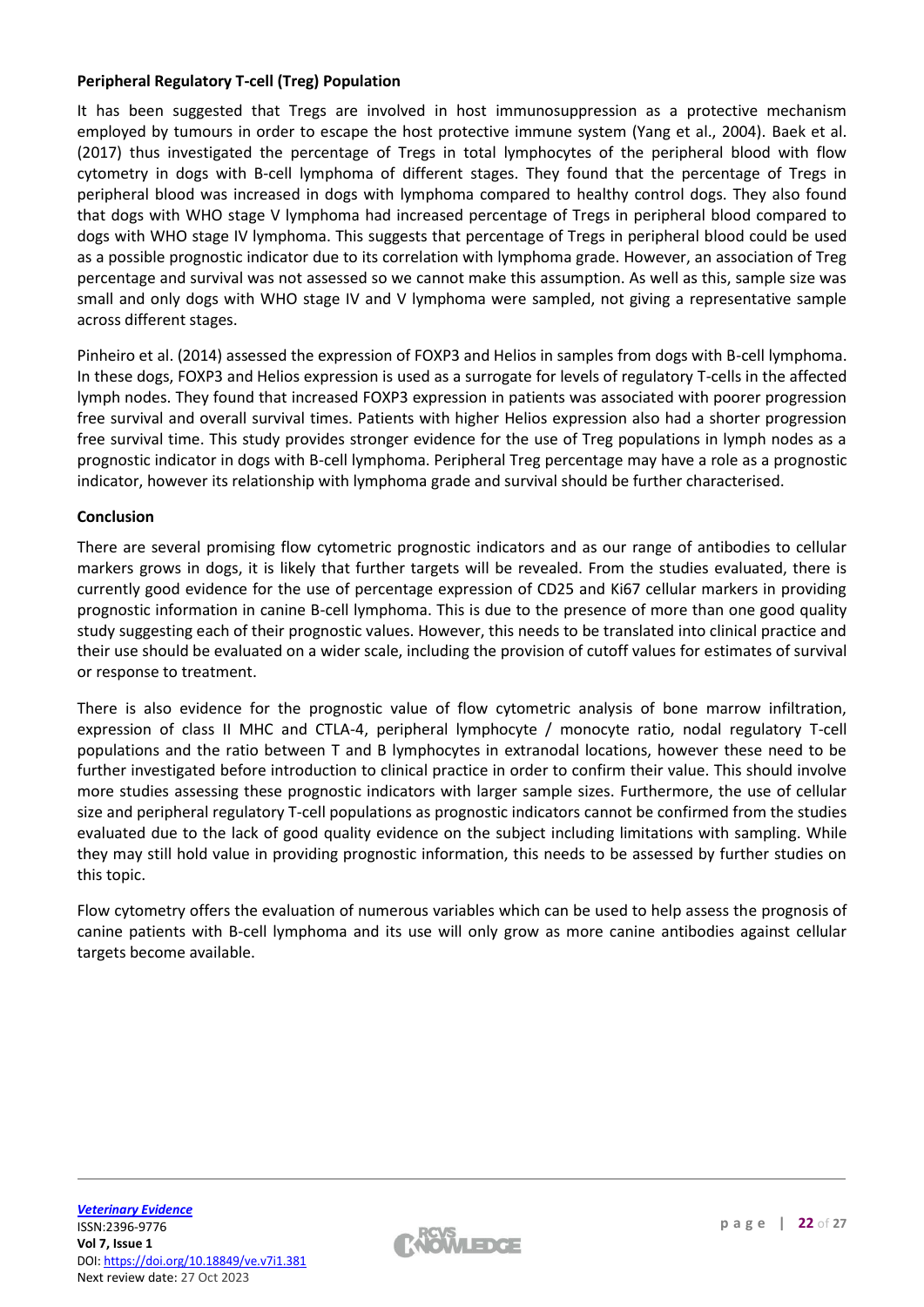# **Methodology**

| <b>Search strategy</b>                   |                                                                                                                                                                                                                                                                                                                                                                                                                                                                                                                                                                                                  |  |  |  |
|------------------------------------------|--------------------------------------------------------------------------------------------------------------------------------------------------------------------------------------------------------------------------------------------------------------------------------------------------------------------------------------------------------------------------------------------------------------------------------------------------------------------------------------------------------------------------------------------------------------------------------------------------|--|--|--|
| Databases searched and dates<br>covered: | CAB Abstracts on OVID Platform 1973–Week 25 2021<br>PubMed 1973-2021<br>Web of Science 1973-2021                                                                                                                                                                                                                                                                                                                                                                                                                                                                                                 |  |  |  |
| Search terms:                            | <b>CAB Abstracts:</b><br>1. (dog or dogs or canine* or canis) or exp dogs/ or exp canis/<br>2. ((B-cell or B) and (lymphoma* or lymphosarcoma* or<br>lymphoprolifer*)) or BCL)<br>3. ((flow and cytomet*) or FC)<br>4. 1 and 2 and 3<br>PubMed:<br>((dog or dogs or canine* or canis) AND (((B-cell or B) AND<br>(lymphoma* or lymphosarcoma* or lymphoprolifer*)) or BCL) AND<br>((flow AND cytomet*) or FC))<br>Web of Science:<br>((dog or dogs or canine* or canis) AND (((B-cell or B) AND<br>(lymphoma* or lymphosarcoma* or lymphoprolifer*)) or BCL) AND<br>((flow AND cytomet*) or FC)) |  |  |  |
| Dates searches performed:                | 27 Oct 2021                                                                                                                                                                                                                                                                                                                                                                                                                                                                                                                                                                                      |  |  |  |

| <b>Exclusion / Inclusion criteria</b> |                                                                                                                                                                                        |  |  |  |  |
|---------------------------------------|----------------------------------------------------------------------------------------------------------------------------------------------------------------------------------------|--|--|--|--|
| Exclusion:                            | Wrong species<br>Not B-cell lymphoma<br>No full text available<br>Not relevant to PICO<br>Non-English language publications<br>Published more than 25 years ago<br>Single case reports |  |  |  |  |
| Inclusion:                            | Correct species<br>B-cell lymphoma<br>English language papers relevant to PICO<br>Full text available<br>Papers relevant to veterinary medicine                                        |  |  |  |  |

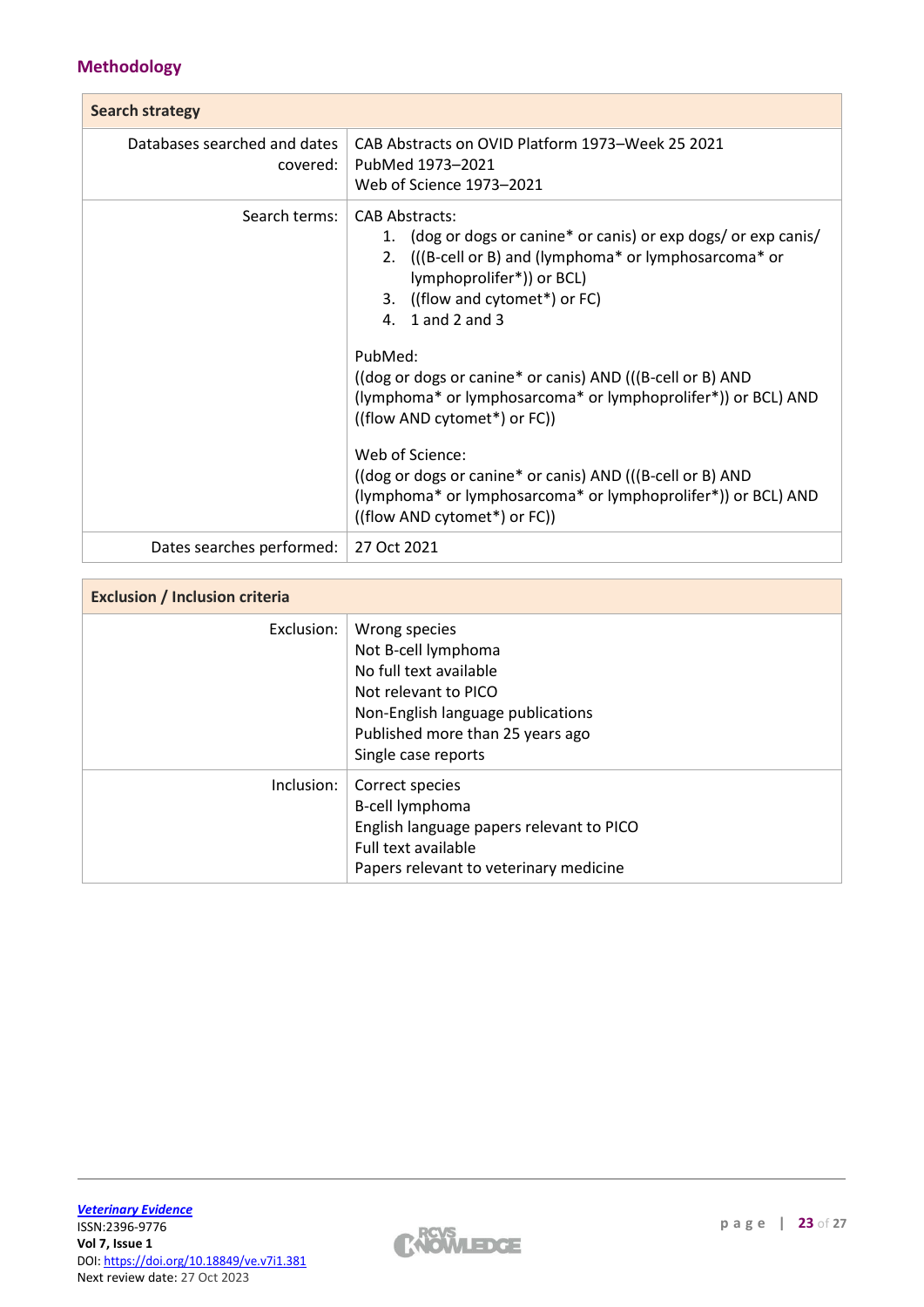| <b>Search outcome</b>                         |                                |                                                       |                                    |                                                 |                                       |                                    |  |  |  |
|-----------------------------------------------|--------------------------------|-------------------------------------------------------|------------------------------------|-------------------------------------------------|---------------------------------------|------------------------------------|--|--|--|
| <b>Database</b>                               | <b>Number</b><br>of<br>results | Excluded-<br><b>Not</b><br>relevant to<br><b>PICO</b> | Excluded -<br><b>Wrong species</b> | <b>Excluded - Not</b><br><b>B-cell lymphoma</b> | $Excluded -$<br>Single case<br>report | <b>Total</b><br>relevant<br>papers |  |  |  |
| CAB<br>Abstracts                              | 91                             | 78                                                    | $\mathbf 0$                        | $\mathbf{1}$                                    | 3                                     | $\overline{9}$                     |  |  |  |
| PubMed                                        | 137                            | 123                                                   | $\mathbf 0$                        | 5                                               | $\mathbf{1}$                          | 8                                  |  |  |  |
| Web of<br>Science                             | 132                            | 116                                                   | $\overline{2}$                     | 5                                               | $\overline{2}$                        | $\overline{7}$                     |  |  |  |
| Total relevant papers when duplicates removed |                                |                                                       |                                    |                                                 |                                       |                                    |  |  |  |

# **CONFLICT OF INTEREST**

The author declares no conflicts of interest.

# **REFERENCES**

- 1. Baek, D. S., Chung, T. H., Kim, Y. H., Oh, S. K., So, K. M. & Park, C. (2017). Changes in regulatory T-cells in dogs with B-cell lymphoma and association with clinical tumour stage. *Veterinarni Medicina*. 62(12), 647–653. DOI: <https://doi.org/10.17221/7/2015-VETMED>
- 2. Fournel-Fleury, C., Magnol, J. P., Bricaire, P., Marchal, T., Chabanne, L., Delverdier, A., Bryon, P.A. & Felman, P. (1997). Cytohistological and immunological classification of canine malignant lymphomas: Comparison with human non-Hodgkin's lymphomas. *Journal of Comparative Pathology*. 117(1), 35–59. DOI: [https://doi.org/10.1016/S0021-9975\(97\)80065-5](https://doi.org/10.1016/S0021-9975(97)80065-5)
- 3. Joetzke, A. E., Eberle, N., Nolte, I., Mischke, R. & Simon, D. (2012). Flow cytometric evaluation of peripheral blood and bone marrow and fine-needle aspirate samples from multiple sites in dogs with multicentric lymphoma. *American Journal of Veterinary Research*. 73(6), 884–893. DOI: <https://doi.org/10.2460/ajvr.73.6.884>
- 4. Li, Y.-L., Pan, Y.-Y., Jiao, Y., Ning, J., Fan, Y.-G. & Zhai, Z.-M. (2014). Peripheral blood lymphocyte/monocyte ratio predicts outcome for patients with diffuse large B-cell lymphoma after standard first-line regimens. *Annals of Hematology*. 93(4), 617–626. DOI: <https://doi.org/10.1007/s00277-013-1916-9>
- 5. Lowenthal, J. W., Zubler, R. H., Nabholz, M. & MacDonald, H.R. (1985). Similarities between interleukin-2 receptor number and affinity on activated B and T lymphocytes. *Nature*. 315(6021), 669– 672. DOI: [https://doi.org/ 10.1038/315669a0](https://doi.org/%2010.1038/315669a0)
- 6. Marconato, L. (2011). The staging and treatment of multicentric high-grade lymphoma in dogs: A review of recent developments and future prospects. *The Veterinary Journal*. 188(1), 34–38. DOI: <https://doi.org/10.1016/j.tvjl.2010.04.027>
- 7. Marconato, L., Martini, V., Aresu, L., Sampaolo, M., Valentini, F., Rinaldi, V. & Comazzi, S. (2013). Assessment of bone marrow infiltration diagnosed by flow cytometry in canine large B-cell lymphoma:

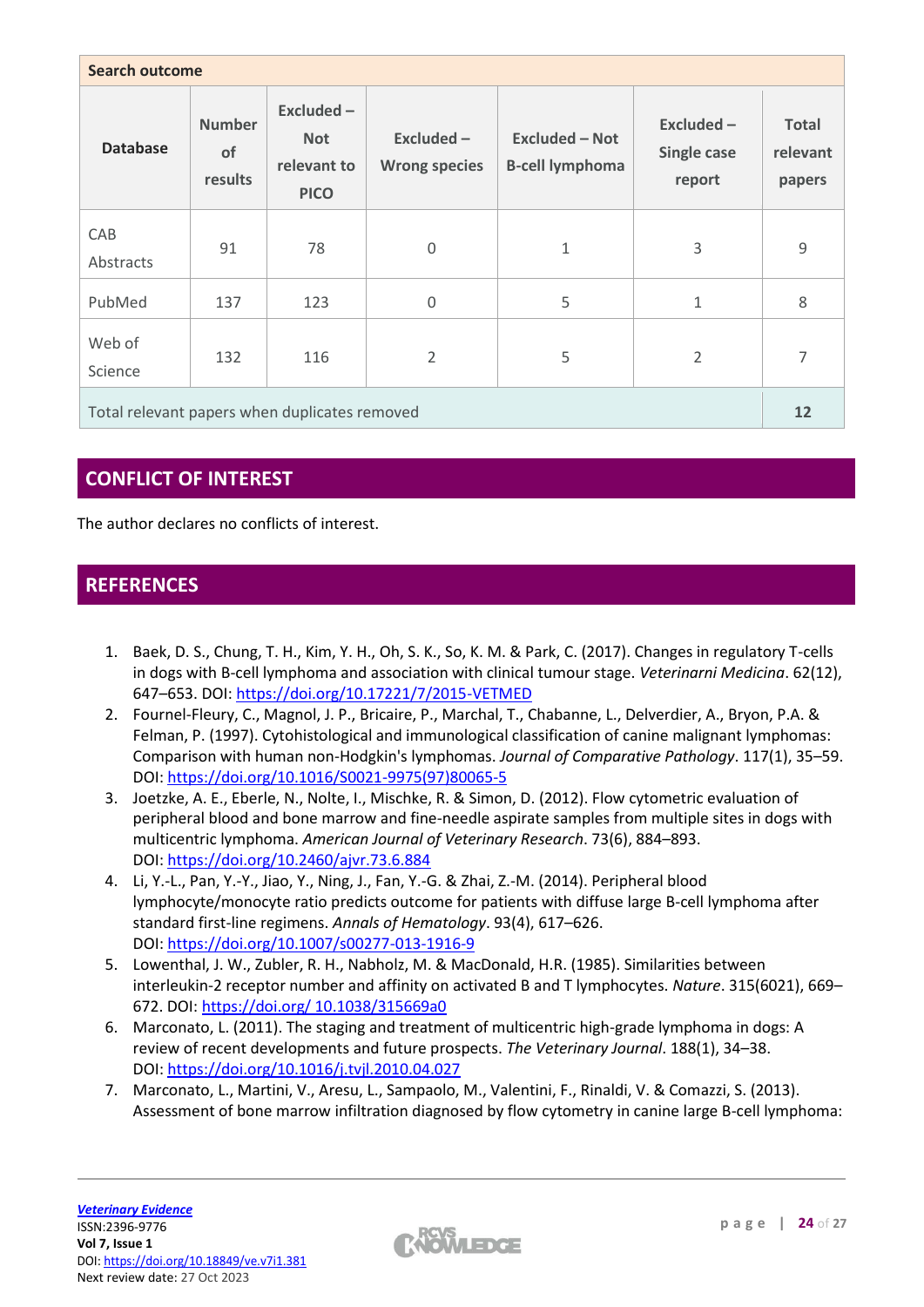Prognostic significance and proposal of a cut-off value. *The Veterinary Journal*. 197(3), 776–781. DOI: <https://doi.org/10.1016/j.tvjl.2013.05.003>

- 8. Marconato, L., Martini, V., Stefanello, D., Moretti, P., Ferrari, R., Comazzi, S., Laganga, P., Riondato, F. & Aresu, L. (2015). Peripheral blood lymphocyte/monocyte ratio as a useful prognostic factor in dogs with diffuse large B-cell lymphoma receiving chemoimmunotherapy. *The Veterinary Journal*. 206(2), 226–230. DOI: <https://doi.org/10.1016/j.tvjl.2015.07.009>
- 9. Mizutani, N., Goto-Koshino, Y., Tsuboi, M., Kagawa, Y., Ohno, K., Uchida, K. & Tsujimoto, H. (2016). Evaluation of CD25-positive cells in relation to the subtypes and prognoses in various lymphoid tumours in dogs. Immunopathology. 173, 39–43. DOI: <https://doi.org/10.1016/j.vetimm.2016.03.018>
- 10. Owen, L. N. & World Health Organization (1980). *TNM Classification of Tumours in Domestic Animals.* N. Owen, ed. (No. VPH/CMO/80.20). Geneva: World Health Organization. [online] Available from: [https://apps.who.int/iris/bitstream/handle/10665/68618/VPH\\_CMO\\_80.20\\_eng.pdf](https://apps.who.int/iris/bitstream/handle/10665/68618/VPH_CMO_80.20_eng.pdf) [Accessed 1 June 2020].
- 11. Pinheiro, D., Chang, Y.-M., Bryant, H., Szladovits, B., Dalessandri, T., Davison, L. J., Yallop, E., Mills, E., Leo, C., Lara, A.,Stell, A. Polton, G. & Garden, O. A. (2014). Dissecting the regulatory microenvironment of a large animal model of non-Hodgkin lymphoma: Evidence of a negative prognostic impact of FOXP3<sup>+</sup> T-cells in canine B-cell lymphoma. *PloS One*. 9(8), 105027. DOI: <https://doi.org/1371/journal.pone.0105027>
- 12. [Poggi, A., Mini](https://doi.org/10.1371/journal.pone.0105027)scalco, B., Morello, E., Comazzi, S., Gelain, M. E., Aresu, L. & Riondato, F. (2015). Flow cytometric evaluation of ki67 for the determination of malignancy grade in canine lymphoma. *Veterinary and Comparative Oncology*. 13(4), 475–480. DOI: <https://doi.org/10.1111/vco.12078>
- 13. Poggi, A., Miniscalco, B., Morello, E., Gattino, F., Delaude, A., Ferrero Poschetto, L., Aresu, L., Gelain, M. E., Martini, V., Comazzi, S. and Riondato, F. (2017). Prognostic significance of Ki67 evaluated by flow cytometry in dogs with high‐grade B‐cell lymphoma. *Veterinary and Comparative Oncology*. 15(2), 431–440. DOI: <https://doi.org/10.1111/vco.12184>
- 14. Ponce, F., Marchal, T., Magnol, J. P., Turinelli, V., Ledieu, D., Bonnefont, C., Pastor, M., Delignette, M. L. & Fournel-Fleury, C. (2010). A morphological study of 608 cases of canine malignant lymphoma in France with a focus on comparative similarities between canine and human lymphoma morphology. Veterinary Pathology. 47(3), 414–433. DOI: <https://doi.org/10.1177/0300985810363902>
- 15. Rao, S., Lana, S., Eickhoff, J., Marcus, E., Avery, P. R., Morley, P. S. & Avery, A. C. (2011). Class II major histocompatibility complex expression and cell size independently predict survival in canine B-cell lymphoma. *Journal of Veterinary Internal Medicine*. 25(5), 1097–1105. DOI: <https://doi.org/10.1111/j.1939-1676.2011.0767.x>
- 16. Riondato, F., Martini, V., Melega, M., Poggi, A. & Miniscalco, B. (2021). Variation of apoptotic and proliferative activity among lymphoma subtypes in dogs: A flow cytometric study. *Research in Veterinary Science*. 135, 324–328. DOI: <https://doi.org/10.1016/j.rvsc.2020.10.008>
- 17. Schlüter, C., Duchrow, M., Wohlenberg, C., Becker, M. H., Key, G., Flad, H. D. & Gerdes, J. (1993). The cell proliferation-associated antigen of antibody Ki-67: a very large, ubiquitous nuclear protein with numerous repeated elements, representing a new kind of cell cycle-maintaining proteins. *Journal of Cell Biology*. 123(3), 513–522. DOI: <https://doi.org/10.1083/jcb.123.3.513>
- 18. Tagawa, M., Kurashima, C., Takagi, S., Maekawa, N., Konnai, S., Shimbo, G., Matsumoto, K., Inokuma, H., Kawamoto, K. & Miyahara, K. (2018). Evaluation of costimulatory molecules in dogs with B-cell high grade lymphoma. *PloS One*. 13(7). DOI: <https://doi.org/10.1371/journal.pone.0201222>
- 19. Vail, D. M., Michels, G. M., Khanna, C., Selting, K. A., London, C. A. & Veterinary Cooperative Oncology Group (2010). Response evaluation criteria for peripheral nodal lymphoma in dogs (v1. 0)–a Veterinary Cooperative Oncology Group (VCOG) consensus document. *Veterinary and Comparative Oncology*. 8(1), 28–37. DOI: <https://doi.org/10.1111/j.1476-5829.2009.00200.x>
- 20. Wolf‐Ringwall, A., Lopez, L., Elmslie, R., Fowler, B., Lori, J., Sfiligoi, G., Skope, A., Arnold, E., Hughes, K. L., Thamm, D. H. & Ehrhart III, E. J., Avery, A. C. & Lana, S. E. (2019). Prospective evaluation of flow cytometric characteristics, histopathologic diagnosis and clinical outcome in dogs with naïve B‐cell

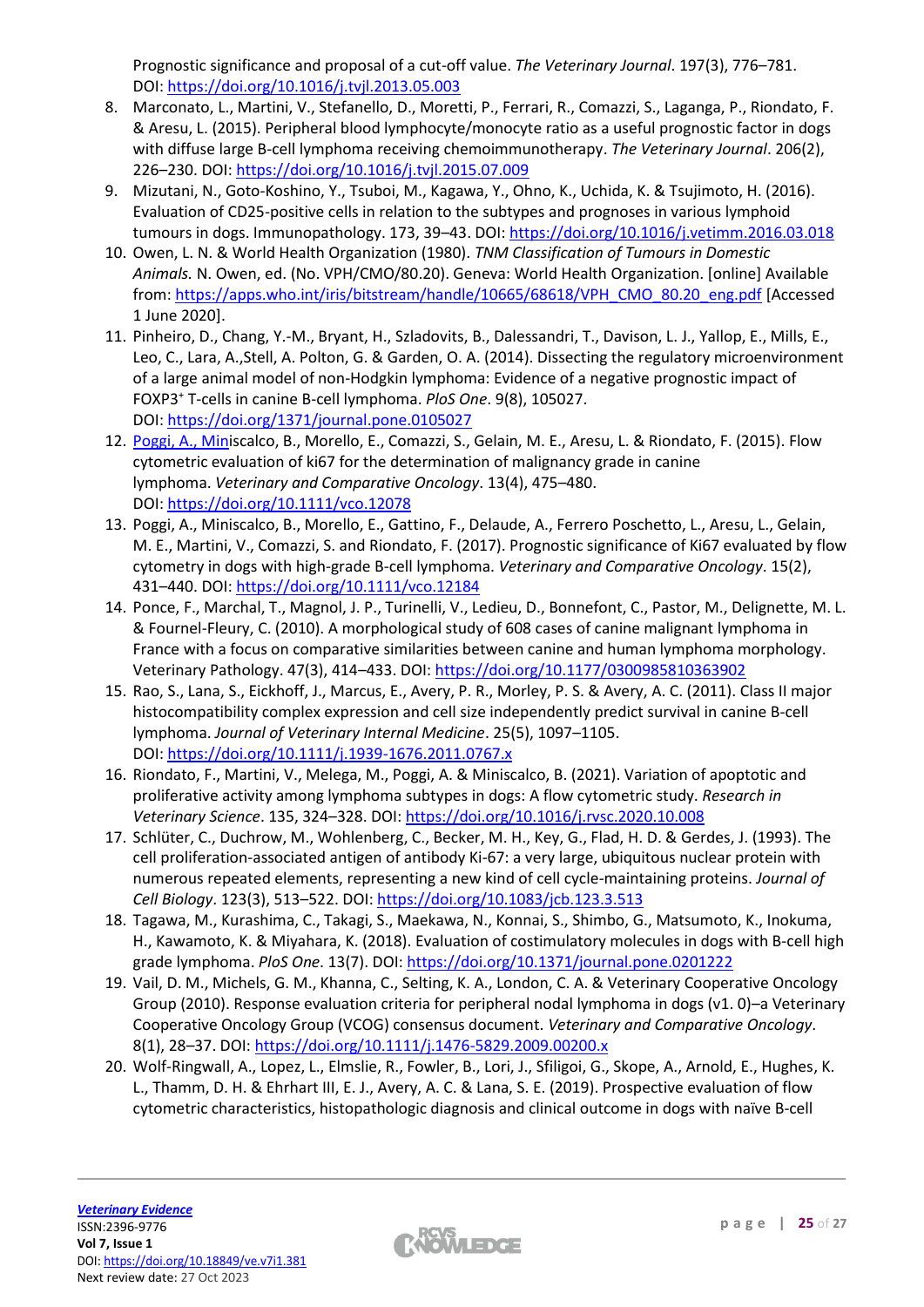lymphoma treated with a 19‐week CHOP protocol. *Veterinary and Comparative Oncology*. 18(3), 342– 352. DOI: <https://doi.org/10.1111/vco.12553>

21. Yang, S.-C., Hillinger, S., Riedl, K., Zhang, L., Zhu, L., Huang, M., Atianzar, K., Kuo, B. Y., Gardner, B., Batra, R. K., Strieter, R. M., Dubinett S. M. &Sharma, S. (2004). Intratumoral administration of dendritic cells overexpressing CCL21 generates systemic antitumor responses and confers tumor immunity. *Clinical Cancer Research*. 10(8), 2891–2901. DOI: [https://doi.org/10.1158/1078-0432.CCR-](https://doi.org/10.1158/1078-0432.CCR-03-0380)[03-0380](https://doi.org/10.1158/1078-0432.CCR-03-0380)